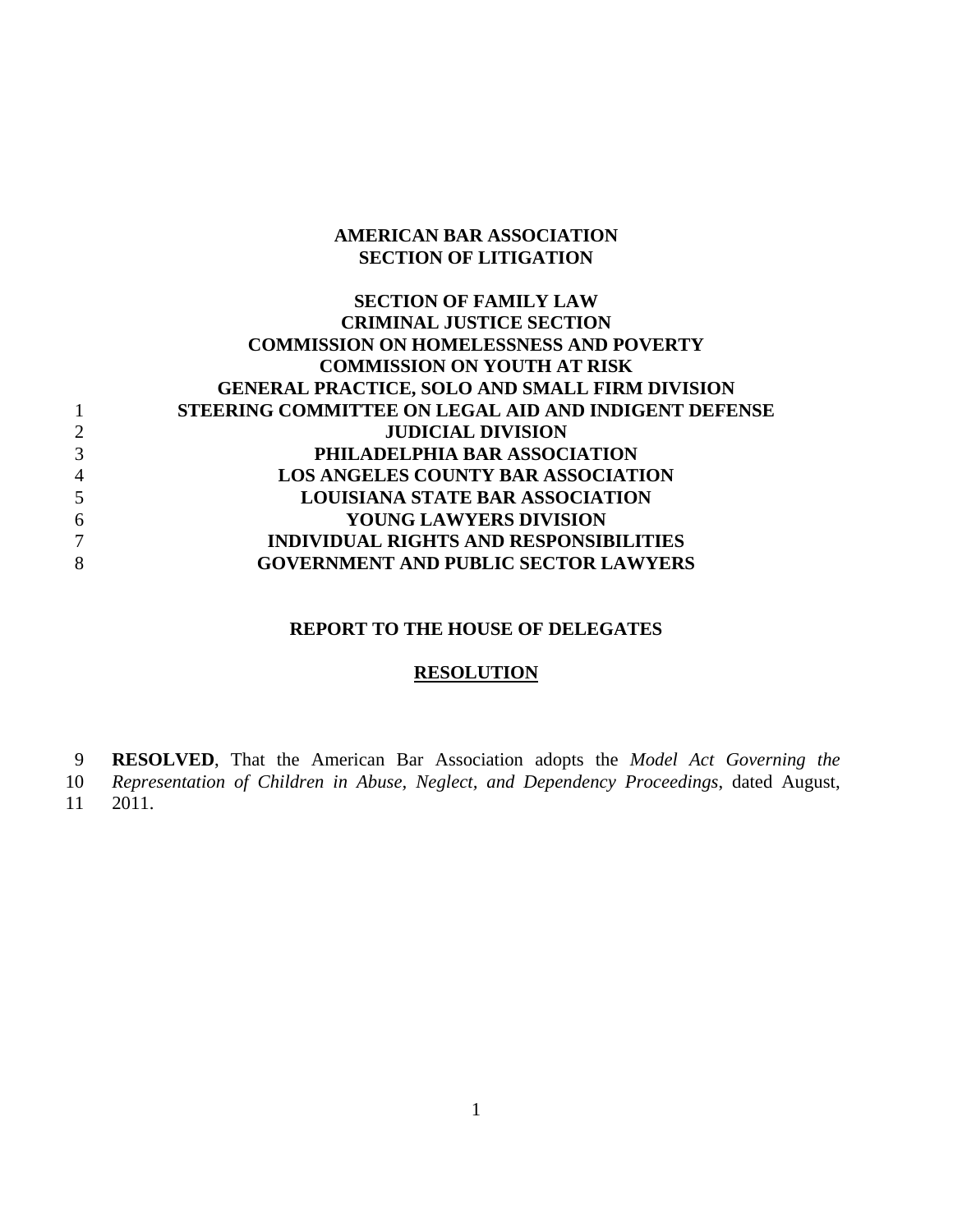| 1                    | <b>ABA Model Act Governing the Representation of Children in</b>                                                                                                                                                                                                                                                |
|----------------------|-----------------------------------------------------------------------------------------------------------------------------------------------------------------------------------------------------------------------------------------------------------------------------------------------------------------|
| $\overline{2}$       | Abuse, Neglect, and Dependency Proceedings <sup>1</sup>                                                                                                                                                                                                                                                         |
| 3                    |                                                                                                                                                                                                                                                                                                                 |
| 4                    | SECTION 1. DEFINITIONS. In this [act]:                                                                                                                                                                                                                                                                          |
| 5<br>6<br>7<br>8     | (a) "Abuse and neglect proceeding" means a court proceeding under [cite state<br>statute] for protection of a child from abuse or neglect or a court proceeding under [cite<br>state statute] in which termination of parental rights is at issue. <sup>2</sup> These proceedings<br>include:                   |
| 9                    | $(1)$ abuse;                                                                                                                                                                                                                                                                                                    |
| 10                   | $(2)$ neglect;                                                                                                                                                                                                                                                                                                  |
| 11                   | (3) dependency;                                                                                                                                                                                                                                                                                                 |
| 12                   | (4) child in voluntary placement in state care;                                                                                                                                                                                                                                                                 |
| 13                   | (5) termination of parental rights;                                                                                                                                                                                                                                                                             |
| 14                   | (6) permanency hearings; and                                                                                                                                                                                                                                                                                    |
| 15<br>16             | (7) post termination of parental rights through adoption or other<br>permanency proceeding.                                                                                                                                                                                                                     |
| 17                   | $(b)$ A child is:                                                                                                                                                                                                                                                                                               |
| 18                   | $(1)$ an individual under the age of 18; or                                                                                                                                                                                                                                                                     |
| 19<br>20             | (2) an individual under the age of 22 who remains under the jurisdiction of<br>the juvenile court.                                                                                                                                                                                                              |
| 21<br>22<br>23<br>24 | (c) "Child's lawyer" (or "lawyer for children") means a lawyer who provides legal<br>services for a child and who owes the same duties, including undivided loyalty,<br>confidentiality and competent representation, to the child as is due an adult client, subject<br>to Section 7 of this Act. <sup>3</sup> |
| 25<br>26<br>27       | (d) "Best interest advocate" means an individual, not functioning or intended to<br>function as the child's lawyer, appointed by the court to assist the court in determining the<br>best interests of the child.                                                                                               |

<span id="page-1-0"></span><sup>&</sup>lt;sup>1</sup> This Model Act was drafted under the auspices of the ABA Section of Litigation Children's Rights Litigation Committee with the assistance of the Bar-Youth Empowerment Program of the ABA Center on Children and the Law and First Star. The Act incorporates some language from the provisions of the NCCUSL Representation of Children in Abuse, Neglect, and Custody Proceedings Act.

<u>.</u>

<span id="page-1-1"></span>NCCUSL, 2006 *Uniform Representation of Children in Abuse, Neglect, and Custody Proceedings*, Sec. 2(2) [Hereinafter NCCUSL Act]

<span id="page-1-2"></span><sup>3</sup> *Id.*, Sec. 2(6); American Bar Association, *Standards of Practice for Lawyers who Represent Children in Abuse and Neglect Cases*, Part I, Sec A-1, 29 Fam. L. Q. 375 (1995). The standards were formally adopted by the ABA House of Delegates in 1996. [Hereinafter ABA Standards].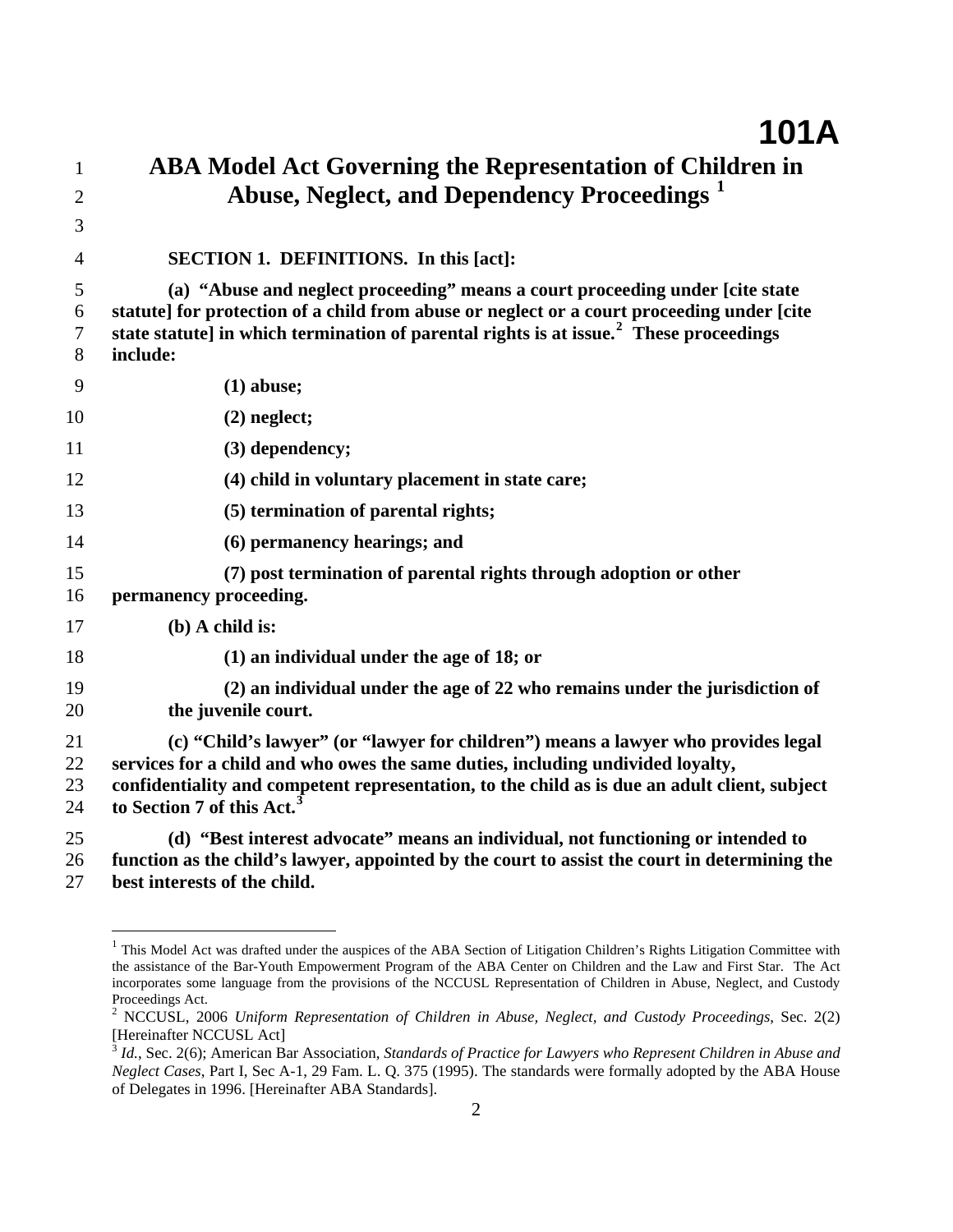#### 28 29 30 31 32 33 34 35 36 37 38 39 40 41 42 43 44 45 46 47 48 49 50 51 52 53 54 55 56 57 58 59 60 61 62 63 64  **(e) "Developmental level" is a measure of the ability to communicate and understand others, taking into account such factors as age, mental capacity, level of education, cultural background, and degree of language acquisition.[4](#page-2-0)** *Legislative Note: States should implement a mechanism to bring children into court when they have been voluntarily placed into state care, if such procedures do not already exist. Court action should be triggered after a specific number of days in voluntary care (not fewer than 30 days, but not more than 90 days). Commentary*: Under the Act, a "child's lawyer" is a client-directed lawyer in a traditional attorney-client relationship with the child. A "best interests advocate" does not function as the child's lawyer and is not bound by the child's expressed wishes in determining what to advocate, although the best interests advocate should consider those wishes. The best interest advocate may be a lawyer or a lay person, such as a court-appointed special advocate, or CASA. The best interests advocate assists the court in determining the best interests of a child and will therefore perform many of the functions formerly attributable to guardians *ad litem*, but best interests advocates are not to function as the child's lawyer. A lawyer appointed as a best interest advocate shall function as otherwise set forth in state law. **SECTION 2. APPLICABILITY AND RELATIONSHIP TO OTHER LAW. (a) This [act] applies to an abuse and neglect proceeding pending or commenced on or after [the effective date of this act]. (b) The child in these proceedings is a party. SECTION 3. APPOINTMENT IN ABUSE OR NEGLECT PROCEEDING. (a) The court shall appoint a child's lawyer for each child who is the subject of a petition in an abuse and neglect proceeding. The appointment of a child's lawyer must be made as soon as practicable to ensure effective representation of the child and, in any event, before the first court hearing. (b) In addition to the appointment of a child's lawyer, the court may appoint a best interest advocate to assist the court in determining the child's best interests. (c) The court may appoint one child's lawyer to represent siblings if there is no conflict of interest as defined under the applicable rules of professional conduct.[5](#page-2-1) The**

<span id="page-2-1"></span><span id="page-2-0"></span><sup>4</sup> ABA Standards, Part I, Sec A-3.

<sup>5</sup> NCCUSL Act, Sec. 4(c); *see also* ABA Standards, Part I, Sec B-1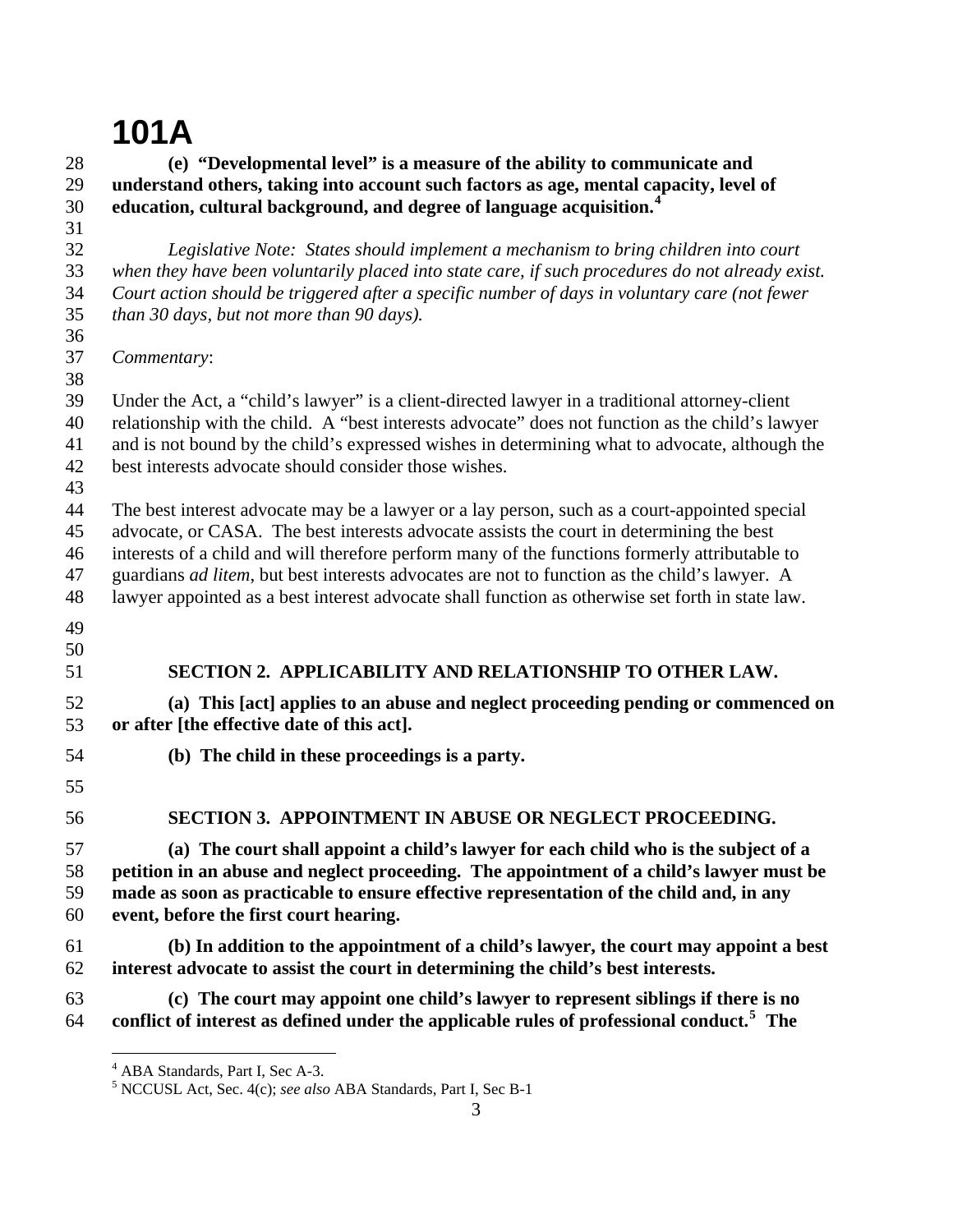- 65 66 **court may appoint additional counsel to represent individual siblings at a child's lawyer's request due to a conflict of interest between or among the siblings.**
- 67 68 **(d) The applicable rules of professional conduct and any law governing the obligations of lawyers to their clients shall apply to such appointed lawyers for children.**
- 69 70  **(e) The appointed child's lawyer shall represent the child at all stages of the proceedings, unless otherwise discharged by order of court.[6](#page-3-0)**
- 71
- **(f) A child's right to counsel may not be waived at any court proceeding.**
- 72
- 73 *Commentary*:
- 74

75 This act recognizes the right of every child to have quality legal representation and a voice in

76 any abuse, neglect, dependency, or termination of parental rights proceeding, regardless of

77 78 developmental level. Nothing in this Act precludes a child from retaining a lawyer. States should provide a lawyer to a child who has been placed into state custody through a voluntary

79 placement arrangement. The fact that the child is in the state's custody through the parent's

- 80 voluntary decision should not diminish the child's entitlement to a lawyer.
- 81

82 A best interest advocate does not replace the appointment of a lawyer for the child. A best

83 interest advocate serves to provide guidance to the court with respect to the child's best interest

- 84 and does not establish a lawyer-client relationship with the child. Nothing in this Act restricts a
- 85 court's ability to appoint a best interest advocate in any proceeding. Because this Act deals
- 86 87 specifically with lawyers for children, it will not further address the role of the best interest advocate.
- 88

89 The child is entitled to conflict-free representation and the applicable rules of professional

90 conduct must be applied in the same manner as they would be applied for lawyers for adults. A

- 91 92 lawyer representing siblings should maintain the same lawyer-client relationship with respect to each child.
- 93

94

### **SECTION 4. QUALIFICATIONS OF THE CHILD'S LAWYER.**

95 96 97 **(a) The court shall appoint as the child's lawyer an individual who is qualified through training and experience, according to standards established by [insert reference to source of standards].** 

98 99 100  **(b) Lawyers for children shall receive initial training and annual continuing legal education that is specific to child welfare law. Lawyers for children shall be familiar with all relevant federal, state, and local applicable laws.** 

<span id="page-3-0"></span>101

1

**(c) Lawyers for children shall not be appointed to new cases when their present** 

<sup>6</sup> ABA Standards, Sec D-13; F-1-5; *see generally* La. Sup. Ct. R. XXXIII, Standard 1; *see generally* Ariz. R. Proc. Juv. Ct. R. 39(b).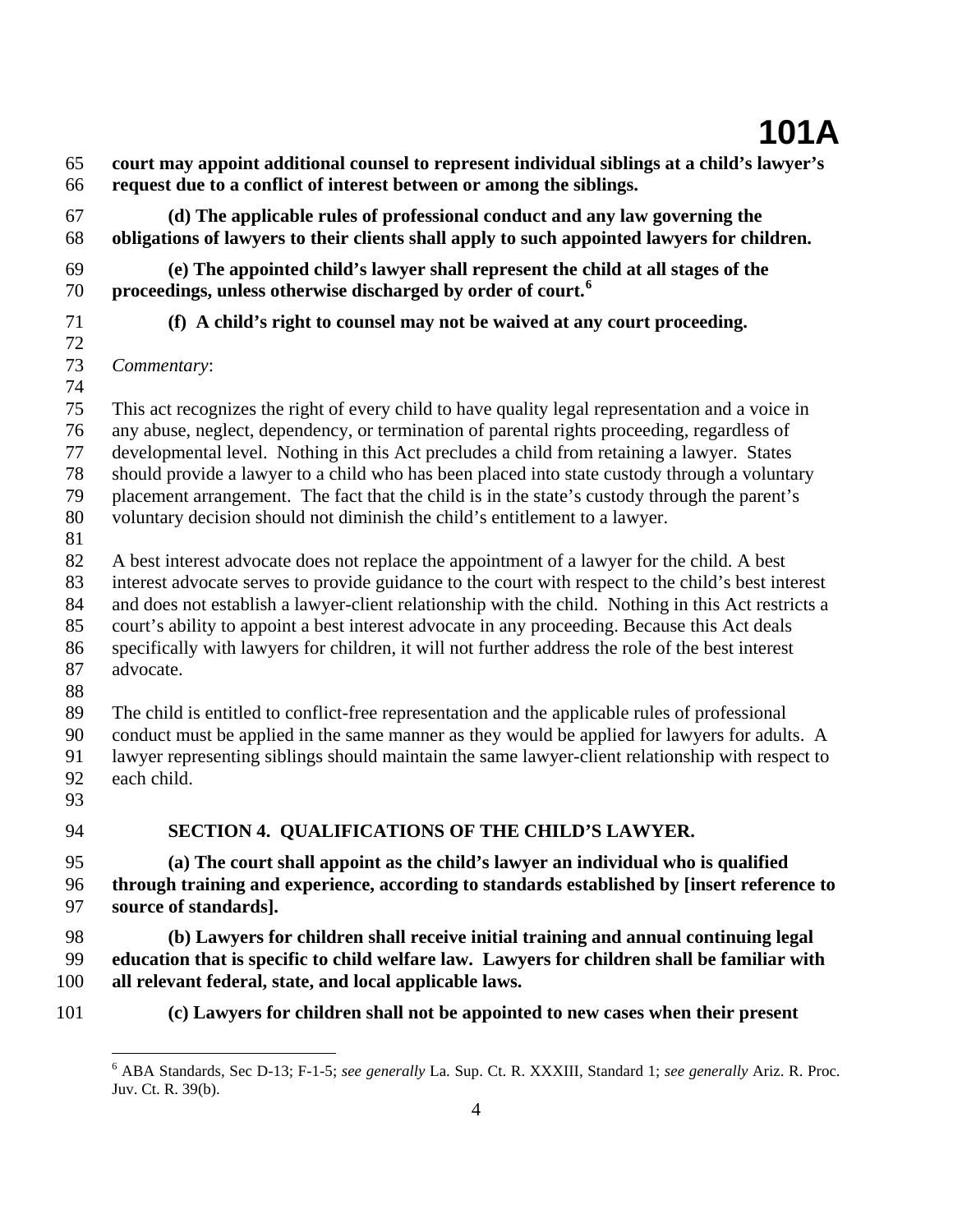102 103 104 **caseload exceeds more than a reasonable number given the jurisdiction, the percent of the lawyer's practice spent on abuse and neglect cases, the complexity of the case, and other relevant factors.** 

105

### *Legislative Note: States that adopt training standards and standards of practice for*

106 107 108 109 *children's lawyers should include the bracketed portion of this section and insert a reference to the state laws, court rules, or administrative guidelines containing those standards.[7](#page-4-0)*

*Jurisdictions are urged to specify a case limit at the time of passage of this Act.* 

110

111 112 *Commentary*:

113 States should establish minimum training requirements for lawyers who represent children. Such

114 training should focus on applicable law, skills needed to develop a meaningful lawyer-client

115 relationship with child-clients, techniques to assess capacity in children, as well as the many

116 interdisciplinary issues that arise in child welfare cases.

117

118 The lawyer needs to spend enough time on each abuse and neglect case to establish a lawyer-

119 client relationship and zealously advocate for the client. A lawyer's caseload must allow

120 realistic performance of functions assigned to the lawyer under the [Act]. The amount of time

121 and the number of children a lawyer can represent effectively will differ based on a number of

122 factors, including type of case, the demands of the jurisdiction, whether the lawyer is affiliated

123 with a children's law office, whether the lawyer is assisted by investigators or other child welfare

124 125 professionals, and the percent of the lawyer's practice spent on abuse and neglect cases. States are encouraged to conduct caseload analyses to determine guidelines for lawyers representing

- 126 children in abuse and neglect cases.
	- 127
	- 128 **SECTION 5. ORDER OF APPOINTMENT**.

129 130 131 132 133 **(a) Subject to subsection (b), an order of appointment of a child's lawyer shall be in writing and on the record, identify the lawyer who will act in that capacity, and clearly set forth the terms of the appointment, including the reasons for the appointment, rights of access as provided under Section 8, and applicable terms of compensation as provided under Section 12.** 

134 135 136 137 138 139  **(b) In an order of appointment issued under subsection (a), the court may identify a private organization, law school clinical program or governmental program through which a child's lawyer will be provided. The organization or program shall designate the lawyer who will act in that capacity and notify the parties and the court of the name of the assigned lawyer as soon as practicable.[8](#page-4-1) Additionally, the organization or program shall notify the parties and the court of any changes in the individual assignment.** 

<sup>1</sup> <sup>7</sup> ABA Standards, Part II, Sec L-1-2.

<span id="page-4-1"></span><span id="page-4-0"></span><sup>8</sup> NCCUSL Act, Sec. 9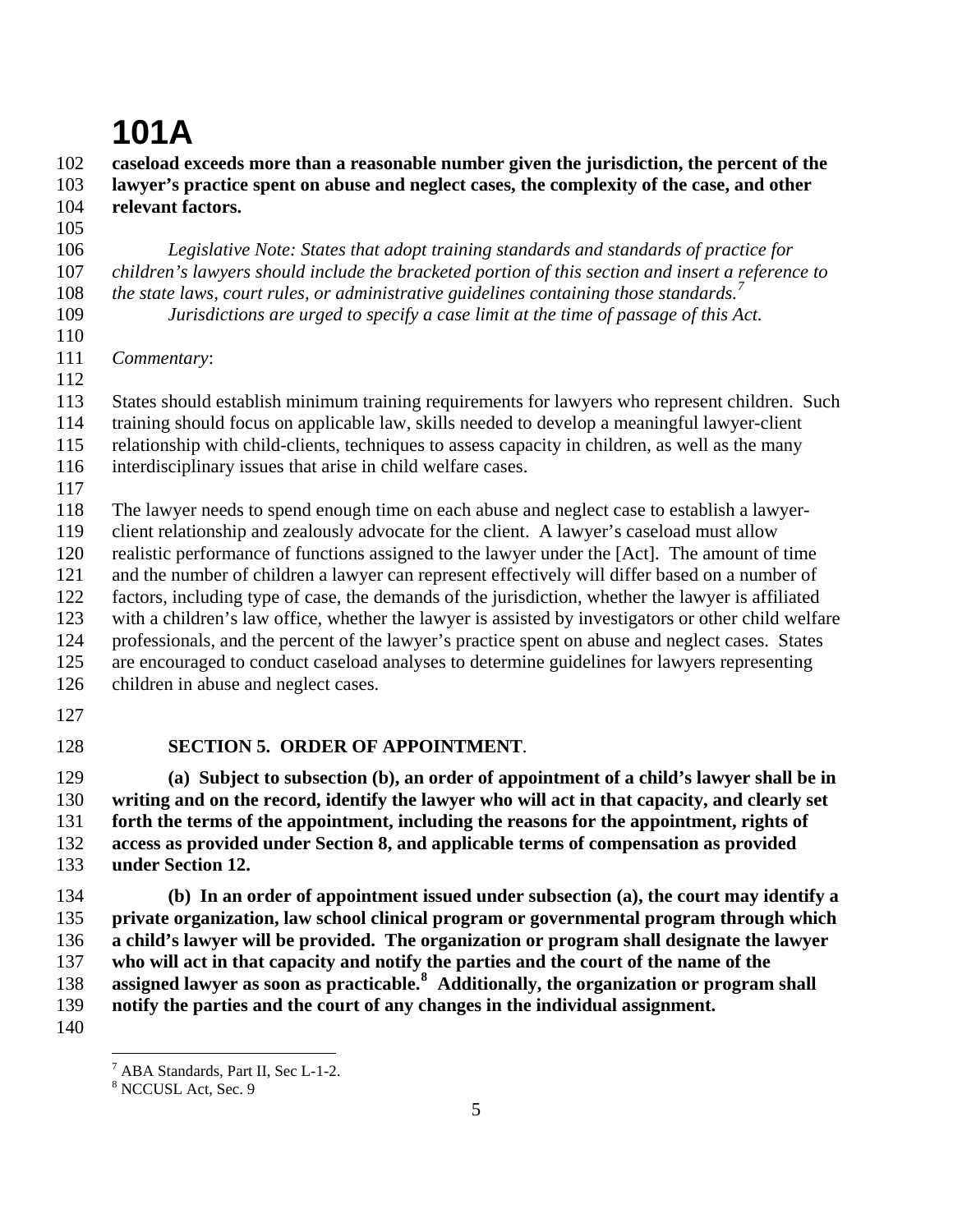| 141 | <b>SECTION 6. DURATION OF APPOINTMENT.</b>                                                             |
|-----|--------------------------------------------------------------------------------------------------------|
| 142 | Unless otherwise provided by a court order, an appointment of a child's lawyer in                      |
| 143 | an abuse and neglect proceeding continues in effect until the lawyer is discharged by court            |
| 144 | order or the case is dismissed. <sup>9</sup> The appointment includes all stages thereof, from removal |
| 145 | from the home or initial appointment through all available appellate proceedings. With                 |
| 146 | the permission of the court, the lawyer may arrange for supplemental or separate counsel               |
| 147 | to handle proceedings at an appellate stage. <sup>10</sup>                                             |
| 148 | Commentary:                                                                                            |
| 149 | As long as the child remains in state custody, even if the state custody is long-term or permanent,    |
| 150 | the child should retain the right to counsel so that the child's lawyer can deal with the issues that  |
| 151 | may arise while the child is in custody but the case is not before the court.                          |
| 152 |                                                                                                        |
| 153 | SECTION 7. DUTIES OF CHILD'S LAWYER AND SCOPE OF                                                       |
| 154 | REPRESENTATION.                                                                                        |
| 155 | (a) A child's lawyer shall participate in any proceeding concerning the child with                     |
| 156 | the same rights and obligations as any other lawyer for a party to the proceeding.                     |
| 157 | (b) The duties of a child's lawyer include, but are not limited to:                                    |
| 158 | (1) taking all steps reasonably necessary to represent the client in the                               |
| 159 | proceeding, including but not limited to: interviewing and counseling the client, preparing            |
| 160 | a case theory and strategy, preparing for and participating in negotiations and hearings,              |
| 161 | drafting and submitting motions, memoranda and orders, and such other steps as                         |
| 162 | established by the applicable standards of practice for lawyers acting on behalf of children           |
| 163 | in this jurisdiction;                                                                                  |
| 164 | (2) reviewing and accepting or declining, after consultation with the client,                          |
| 165 | any proposed stipulation for an order affecting the child and explaining to the court the              |
| 166 | basis for any opposition;                                                                              |
| 167 | (3) taking action the lawyer considers appropriate to expedite the proceeding                          |
| 168 | and the resolution of contested issues;                                                                |
| 169 | (4) where appropriate, after consultation with the client, discussing the                              |
| 170 | possibility of settlement or the use of alternative forms of dispute resolution and                    |
| 171 | participating in such processes to the extent permitted under the law of this state; <sup>11</sup>     |
| 172 | (5) meeting with the child prior to each hearing and for at least one in-person                        |
| 173 | meeting every quarter;                                                                                 |

<span id="page-5-1"></span><span id="page-5-0"></span><sup>&</sup>lt;sup>9</sup> *Id.*, Sec. 10(a)<br><sup>10</sup> ABA Standards, Part I, Sec D-13; F-1-5; *see generally* La. Sup. Ct. R. XXXIII, Standard 1.; *see generally* Ariz. R. Proc. Juv. Ct. R. 39(b).

<span id="page-5-2"></span><sup>&</sup>lt;sup>11</sup> NCCUSL Act, Sec. 11 Alternative A..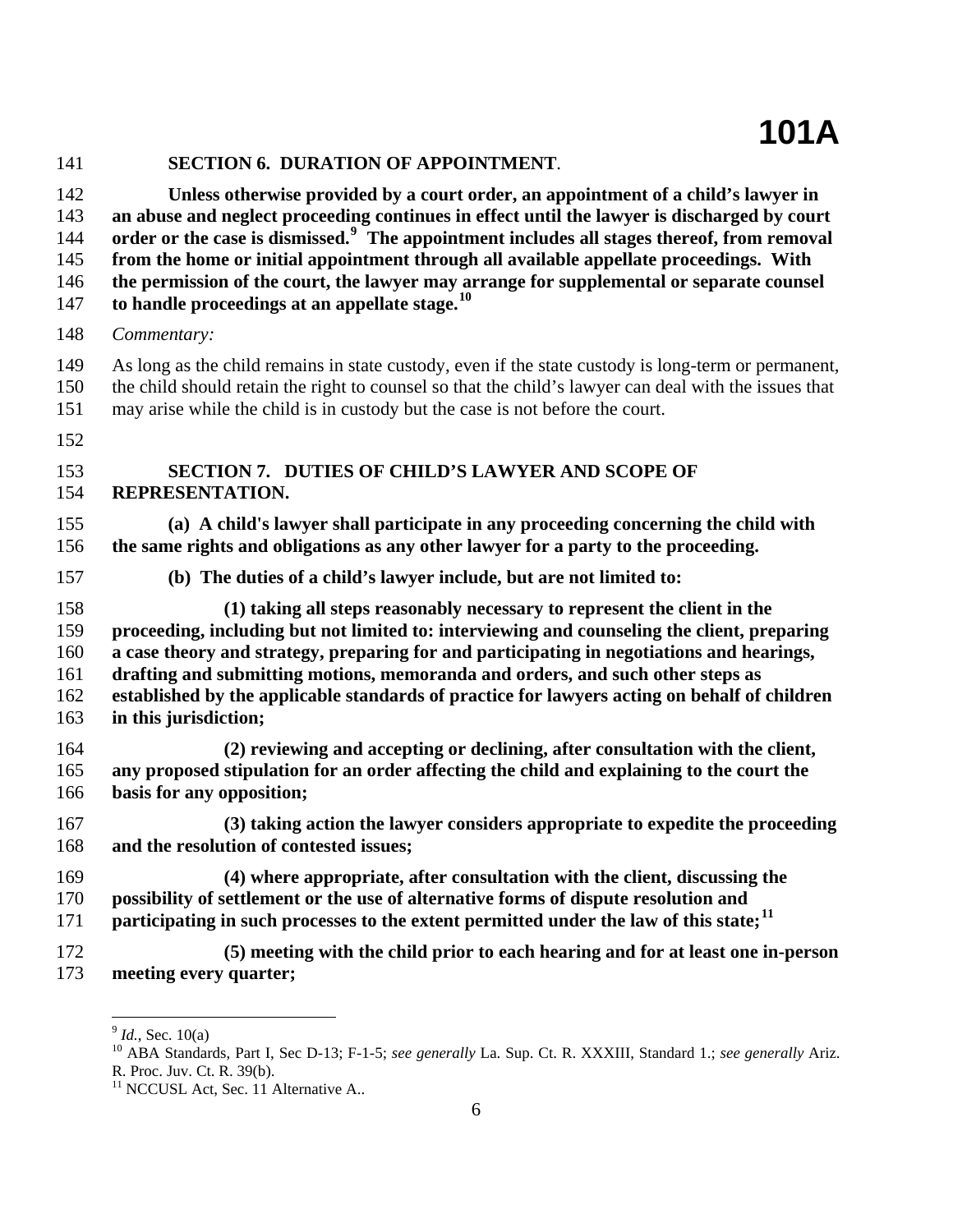| 174                             | (6) where appropriate and consistent with both confidentiality and the child's                                                                                                                                                                                                                                      |
|---------------------------------|---------------------------------------------------------------------------------------------------------------------------------------------------------------------------------------------------------------------------------------------------------------------------------------------------------------------|
| 175                             | legal interests, consulting with the best interests advocate;                                                                                                                                                                                                                                                       |
| 176                             | (7) prior to every hearing, investigating and taking necessary legal action                                                                                                                                                                                                                                         |
| 177                             | regarding the child's medical, mental health, social, education, and overall well-being;                                                                                                                                                                                                                            |
| 178                             | (8) visiting the home, residence, or any prospective residence of the child,                                                                                                                                                                                                                                        |
| 179                             | including each time the placement is changed;                                                                                                                                                                                                                                                                       |
| 180                             | (9) seeking court orders or taking any other necessary steps in accordance                                                                                                                                                                                                                                          |
| 181                             | with the child's direction to ensure that the child's health, mental health, educational,                                                                                                                                                                                                                           |
| 182                             | developmental, cultural and placement needs are met; and                                                                                                                                                                                                                                                            |
| 183                             | (10) representing the child in all proceedings affecting the issues before the                                                                                                                                                                                                                                      |
| 184                             | court, including hearings on appeal or referring the child's case to the appropriate                                                                                                                                                                                                                                |
| 185                             | appellate counsel as provided for by/mandated by [insert local rule/law etc.].                                                                                                                                                                                                                                      |
| 186<br>187<br>188               | Commentary:                                                                                                                                                                                                                                                                                                         |
| 189<br>190<br>191               | The national standards mentioned in $(b)(1)$ include the ABA Standards of Practice for Lawyers<br>who Represent Children in Abuse and Neglect Cases.                                                                                                                                                                |
| 192<br>193<br>194               | In order to comply with the duties outlined in this section, lawyers must have caseloads that<br>allow realistic performance of these functions.                                                                                                                                                                    |
| 195                             | The child's lawyer may request authority from the court to pursue issues on behalf of the child,                                                                                                                                                                                                                    |
| 196                             | administratively or judicially, even if those issues do not specifically arise from the court                                                                                                                                                                                                                       |
| 197                             | appointment. <sup>12</sup> Such ancillary matters include special education, school discipline hearings,                                                                                                                                                                                                            |
| 198                             | mental health treatment, delinquency or criminal issues, status offender matters, guardianship,                                                                                                                                                                                                                     |
| 199                             | adoption, paternity, probate, immigration matters, medical care coverage, SSI eligibility, youth                                                                                                                                                                                                                    |
| 200                             | transitioning out of care issues, postsecondary education opportunity qualification, and tort                                                                                                                                                                                                                       |
| 201                             | actions for injury, as appropriate. <sup>13</sup> The lawyer should make every effort to ensure that the child                                                                                                                                                                                                      |
| 202                             | is represented by legal counsel in all ancillary legal proceedings, either personally, when the                                                                                                                                                                                                                     |
| 203<br>204<br>205<br>206<br>207 | lawyer is competent to do so, or through referral or collaboration. Having one lawyer represent<br>the child across multiple proceedings is valuable because the lawyer is better able to understand<br>and fully appreciate the various issues as they arise and how those issues may affect other<br>proceedings. |
| 208                             | (c) When the child is capable of directing the representation by expressing his or her                                                                                                                                                                                                                              |
| 209                             | objectives, the child's lawyer shall maintain a normal client-lawyer relationship with the                                                                                                                                                                                                                          |
| 210                             | child in accordance with the rules of professional conduct. In a developmentally                                                                                                                                                                                                                                    |

<span id="page-6-0"></span>211 **child in accordance with the rules of professional conduct. In a developmentally appropriate manner, the lawyer shall elicit the child's wishes and advise the child as to** 

<sup>&</sup>lt;sup>12</sup> ABA Standards, Part I, Section D-12.

<span id="page-6-1"></span><sup>13</sup> *Id.*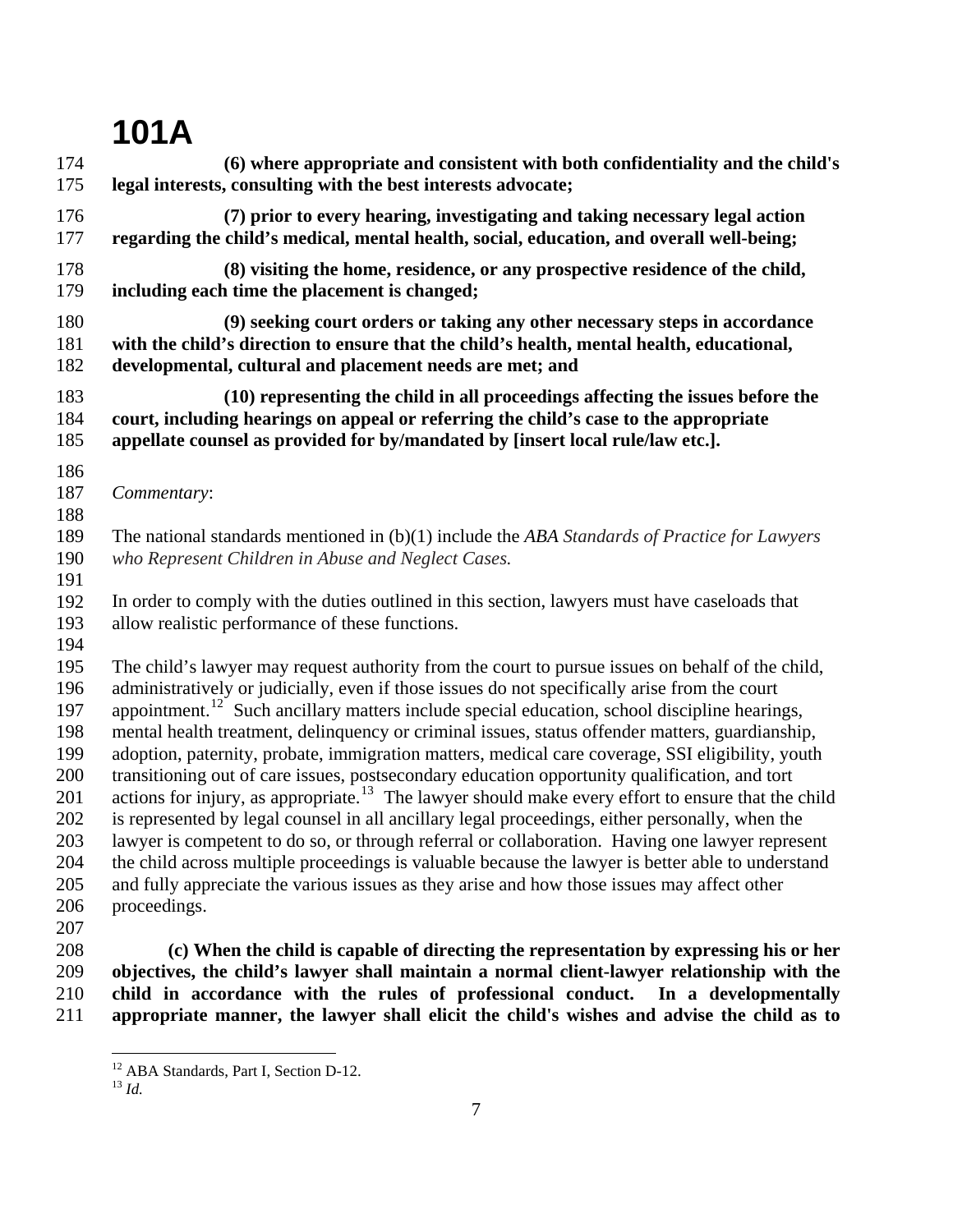- 212 **options.**
- 213
- 214 *Commentary:*
- 215

216 217 The lawyer-client relationship for the child's lawyer is fundamentally indistinguishable from the lawyer-client relationship in any other situation and includes duties of client direction,<sup>[14](#page-7-0)</sup>

218 219 confidentiality,<sup>[15](#page-7-1)</sup> diligence,<sup>[16](#page-7-2)</sup> competence,<sup>[17](#page-7-3)</sup> loyalty,<sup>[18](#page-7-4)</sup> communication,<sup>[19](#page-7-5)</sup> and the duty to provide independent advice.<sup>[20](#page-7-6)</sup> Client direction requires the lawyer to abide by the client's decision about

220 221 the objectives of the representation. In order for the child to have an independent voice in abuse and neglect proceedings, the lawyer shall advocate for the child's counseled and expressed

222 wishes. $^{21}$  $^{21}$  $^{21}$  Moreover, providing the child with an independent and client-directed lawyer ensures

223 that the child's legal rights and interests are adequately protected.

224

225 226 The child's lawyer needs to explain his or her role to the client and, if applicable, explain in what strictly limited circumstances the lawyer cannot advocate for the client's expressed wishes and in

227 what circumstances the lawyer may be required to reveal confidential information. This

228 explanation should occur during the first meeting so the client understands the terms of the relationship.

229 230

231 In addition to explaining the role of the child's lawyer, the lawyer should explain the legal

232 process to the child in a developmentally appropriate manner as required by Rule 1.4 of the ABA

233 Model Rules of Professional Conduct or its equivalent.<sup>[22](#page-7-8)</sup> This explanation can and will change

234 based on age, cognitive ability, and emotional maturity of the child. The lawyer needs to take the

235 236 time to explain thoroughly and in a way that allows and encourages the child to ask questions and that ensures the child's understanding. The lawyer should also facilitate the child's

237 participation in the proceeding (See Section 9).

238

239 240 241 In order to determine the objectives of the representation of the child, the child's lawyer should develop a relationship with the client. The lawyer should achieve a thorough knowledge of the child's circumstances and needs. The lawyer should visit the child in the child's home, school,

242 or other appropriate place where the child is comfortable. The lawyer should observe the child's

243 interactions with parents, foster parents, and other caregivers. The lawyer should maintain

244 regular and ongoing contact with the child throughout the case.

245

<span id="page-7-2"></span><span id="page-7-1"></span><span id="page-7-0"></span>246 The child's lawyer helps to make the child's wishes and voice heard but is not merely the child's

<sup>&</sup>lt;sup>14</sup> ABA Model Rules of Professional Responsibility (hereinafter M.R.) 1.2 <sup>15</sup> M.R. 1.6

 $^{16}$  M.R. 1.3

<span id="page-7-3"></span> $17$  M.R. 1.1

<span id="page-7-4"></span><sup>18</sup> M.R. 1.7

<span id="page-7-5"></span><sup>&</sup>lt;sup>19</sup> M.R. 1.4

<span id="page-7-6"></span> $^{20}$  M.R. 2.1

<sup>21</sup> ABA Standards, commentary A-1

<span id="page-7-8"></span><span id="page-7-7"></span> $^{22}$  M.R. 1.4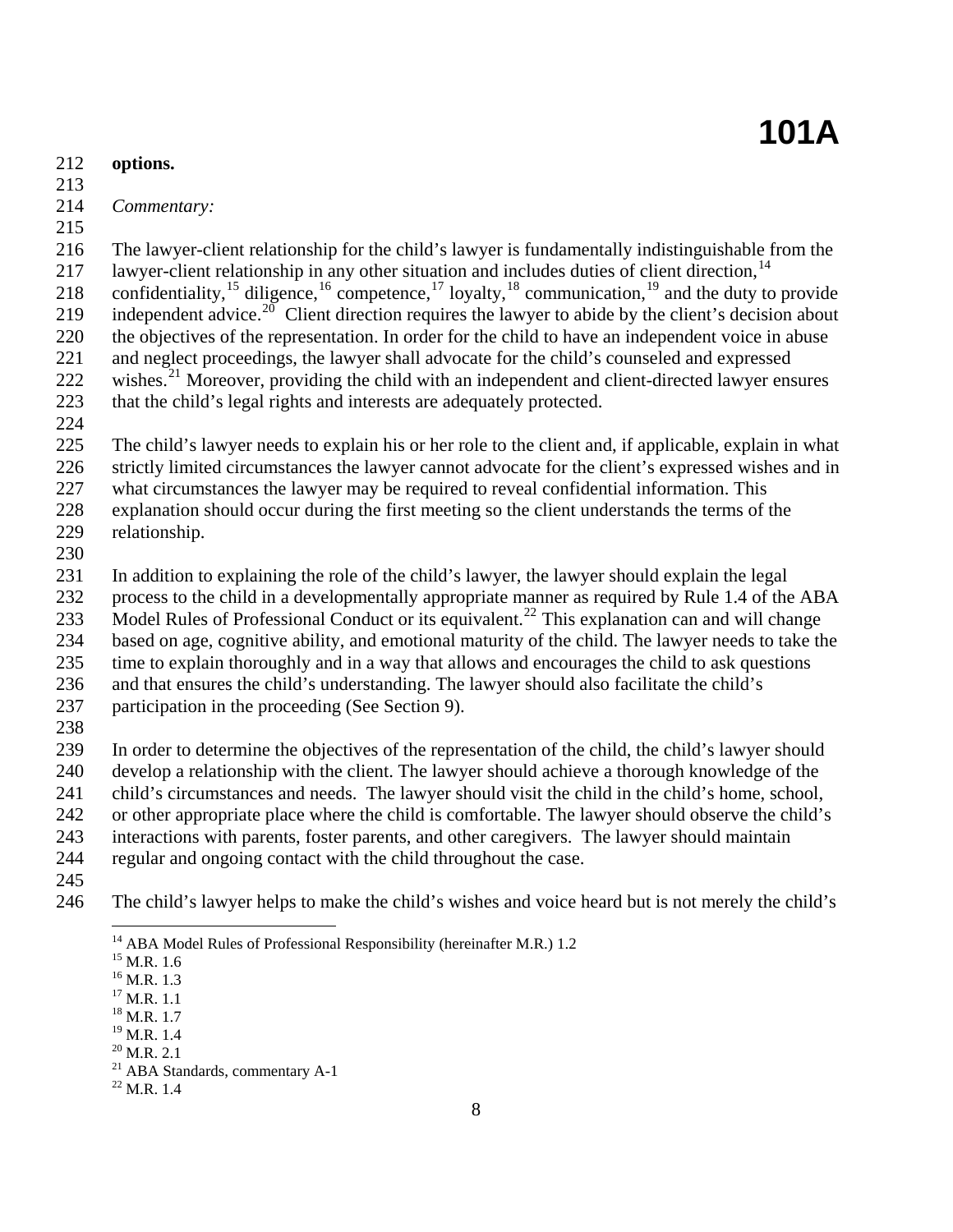247 248 249 250 251 252 253 254 mouthpiece. As with any lawyer, a child's lawyer is both an advocate and a counselor for the client. Without unduly influencing the child, the lawyer should advise the child by providing options and information to assist the child in making decisions. The lawyer should explain the practical effects of taking various positions, the likelihood that a court will accept particular arguments, and the impact of such decisions on the child, other family members, and future legal proceedings.<sup>[23](#page-8-0)</sup> The lawyer should investigate the relevant facts, interview persons with significant knowledge of the child's history, review relevant records, and work with others in the case.

255

256 257 258 259 260 261 262 263 264  **(d) The child's lawyer shall determine whether the child has diminished capacity pursuant to the Model Rules of Professional Conduct. {STATES MAY CONSIDER INSERTING THE FOLLOWING TWO SENTENCES:} [Under this subsection a child shall be presumed to be capable of directing representation at the age of \_\_\_. The presumption of diminished capacity is rebutted if, in the sole discretion of the lawyer, the child is deemed capable of directing representation.] In making the determination, the lawyer should consult the child and may consult other individuals or entities that can provide the child's lawyer with the information and assistance necessary to determine the child's ability to direct the representation.**

265 266 267 268 269 270 271 272 273 274 275 276 **When a child client has diminished capacity, the child's lawyer shall make a good faith effort to determine the child's needs and wishes. The lawyer shall, as far as reasonably possible, maintain a normal client-lawyer relationship with the client and fulfill the duties as outlined in Section 7(b) of this Act. During a temporary period or on a particular issue where a normal client-lawyer relationship is not reasonably possible to maintain, the child's lawyer shall make a substituted judgment determination. A substituted judgment determination includes determining what the child would decide if he or she were capable of making an adequately considered decision, and representing the child in accordance with that determination. The lawyer should take direction from the child as the child develops the capacity to direct the lawyer. The lawyer shall advise the court of the determination of capacity and any subsequent change in that determination.** 

277

#### 278 *Commentary*:

279 280 281 282 283 284 285 286 A determination of incapacity may be incremental and issue-specific, thus enabling the child's lawyer to continue to function as a client-directed lawyer as to major questions in the proceeding. Determination of diminished capacity requires ongoing re-assessment. A child may be able to direct the lawyer with respect to a particular issue at one time but not another. Similarly, a child may be able to determine some positions in the case, but not others. For guidance in assessing diminished capacity, see the commentary to Section (e). The lawyer shall advise the court of the determination of capacity and any subsequent change in that

<span id="page-8-0"></span><sup>1</sup>  $^{23}$  M.R. 2.1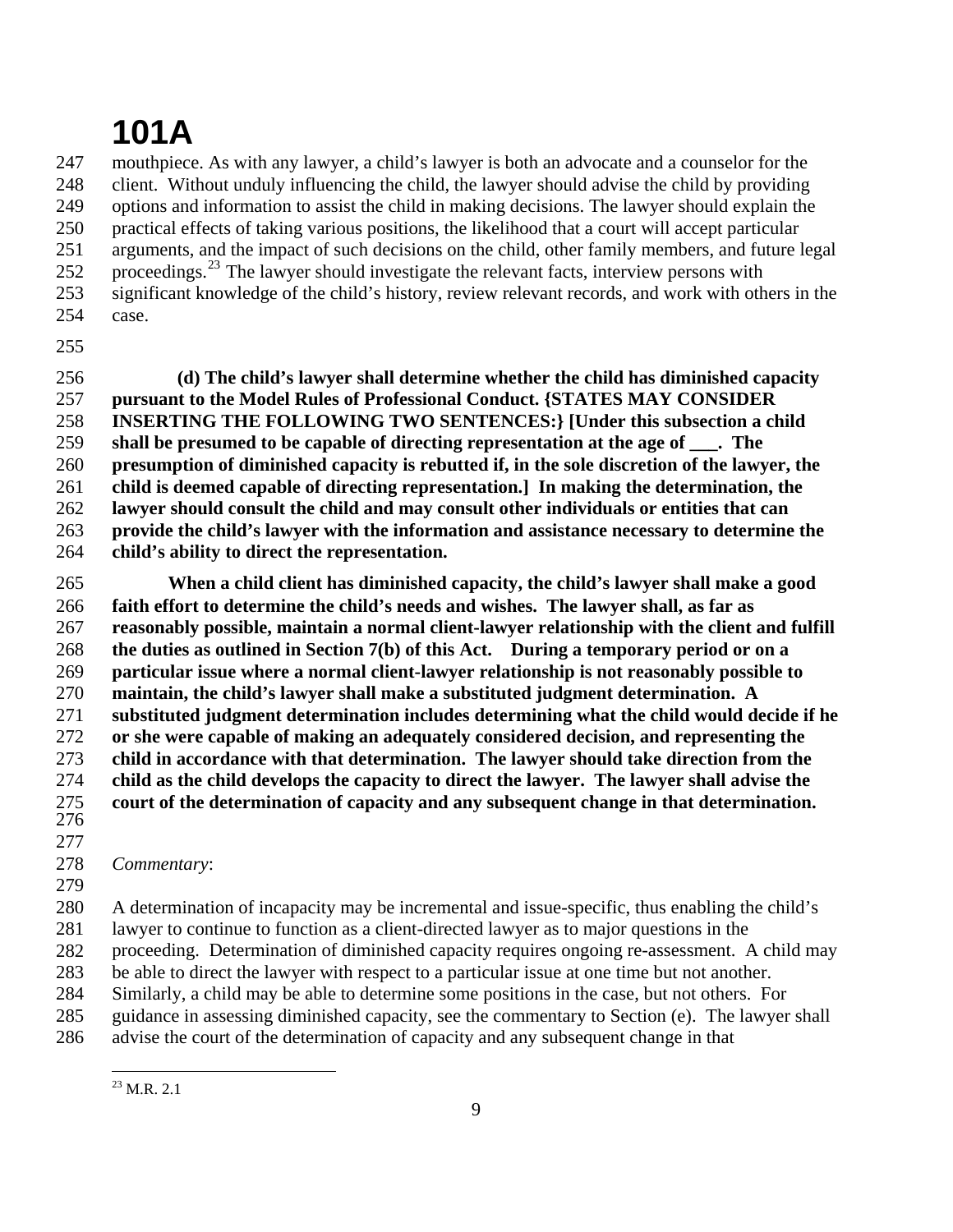287 determination.

288

289 290 291 292 293 294 295 296 In making a substituted judgment determination, the child's lawyer may wish to seek guidance from appropriate professionals and others with knowledge of the child, including the advice of an expert. A substituted judgment determination is not the same as determining the child's best interests; determination of a child's best interests remains solely the province of the court. Rather, it involves determining what the child would decide if he or she were able to make an adequately considered decision.<sup>[24](#page-9-0)</sup> A lawyer should determine the child's position based on objective facts and information, not personal beliefs. To assess the needs and interests of *this* child, the lawyer should observe the child in his or her environment, and consult with experts.<sup>[25](#page-9-1)</sup>

297

298 In formulating a substituted judgment position, the child's lawyer's advocacy should be child-

299 centered, research-informed, permanency-driven, and holistic.<sup>[26](#page-9-2)</sup> The child's needs and interests,

300 not the adults' or professionals' interests, must be the center of all advocacy. For example,

301 lawyers representing very young children must truly *see* the world through the child's eyes and

302 formulate their approach from that perspective, gathering information and gaining insight into

303 the child's experiences to inform advocacy related to placement, services, treatment and

304 permanency.<sup> $27$ </sup> The child's lawyer should be proactive and seek out opportunities to observe and

- 305 306 interact with the very young child client. It is also essential that lawyers for very young children have a firm working knowledge of child development and special entitlements for children under age five. $^{28}$  $^{28}$  $^{28}$
- 307
- 308

309 When determining a substituted judgment position, the lawyer shall take into consideration the

310 child's legal interests based on objective criteria as set forth in the laws applicable to the

311 proceeding, the goal of expeditious resolution of the case and the use of the least restrictive or

312 detrimental alternatives available. The child's lawyer should seek to speed the legal process,

- 313 while also maintaining the child's critical relationships.
- 314

315 The child's lawyer should not confuse inability to express a preference with unwillingness to

316 express a preference. If an otherwise competent child chooses not to express a preference on a

317 particular matter, the child's lawyer should determine if the child wishes the lawyer to take no

318 position in the proceeding, or if the child wishes the lawyer or someone else to make the decision

319 for him or her. In either case, the lawyer is bound to follow the client's direction. A child may

320 be able to direct the lawyer with respect to a particular issue at one time but not at another. A

<span id="page-9-0"></span>321 child may be able to determine some positions in the case but not others.

<u>.</u>

<sup>24</sup> Massachusetts Committee For Public Counsel Services, *Performance Standards Governing The Representation Of Children And Parents in Child Welfare Cases*, Chapter Four: Performance Standards and Complaint Procedures 4-1, Section 1.6(c) (2004).

<span id="page-9-1"></span><sup>25</sup> Candice L. Maze, JD, *Advocating for Very Young Children in Dependency Proceedings: The Hallmarks of Effective, Ethical Representation, ABA Center on Children and the Law, October, 2010.*<br><sup>26</sup> *Id.* 

<span id="page-9-3"></span><span id="page-9-2"></span><sup>27</sup> *Id.*

<span id="page-9-4"></span><sup>28</sup> *Id.*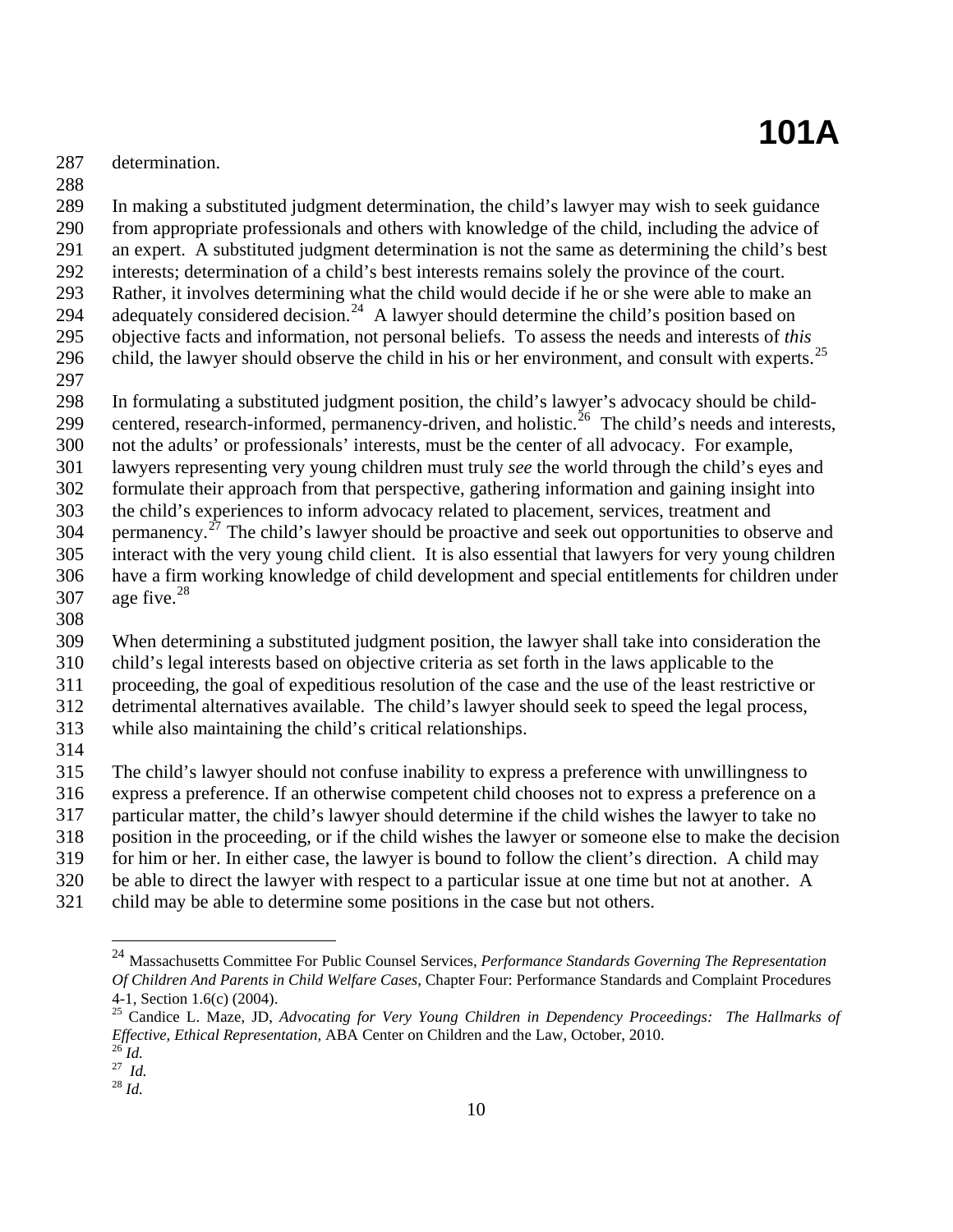322

323 324 325 326 327 328 329  **(e) When the child's lawyer reasonably believes that the client has diminished capacity, is at risk of substantial physical, financial or other harm unless action is taken, and cannot adequately act in the client's own interest, the lawyer may take reasonably necessary protective action, including consulting with individuals or entities that have the ability to take action to protect the client and, in appropriate cases, seeking the appointment of a best interest advocate or investigator to make an independent recommendation to the court with respect to the best interests of the child.** 

330 331 332 333 334  **When taking protective action, the lawyer is impliedly authorized under Model Rule 1.6(a) to reveal information about the child, but only to the extent reasonably necessary to protect the child's interests.[29](#page-10-0) Information relating to the representation of a child with diminished capacity is protected by Rule 1.6 and Rule 1.14 of the ABA Model Rules of Professional Conduct. [OR ENTER STATE RULE CITATION]** 

- 335
- 336 *Commentary:*
- 337

338 339 340 341 Consistent with Rule 1.14, ABA Model Rules of Professional Conduct (2004), the child's lawyer should determine whether the child has sufficient maturity to understand and form an attorneyclient relationship and whether the child is capable of making reasoned judgments and engaging in meaningful communication. It is the responsibility of the child's lawyer to determine

- 342 whether the child suffers from diminished capacity. This decision shall be made after sufficient
- 343 344 contact and regular communication with the client. Determination about capacity should be grounded in insights from child development science and should focus on the child's decision-
- 345 making process rather than the child's choices themselves. Lawyers should be careful not to
- 346 conclude that the child suffers diminished capacity from a client's insistence upon a course of

347 action that the lawyer considers unwise or at variance with lawyer's view.<sup>[30](#page-10-1)</sup>

348

349 When determining the child's capacity the lawyer should elicit the child's expressed wishes in a

350 developmentally appropriate manner. The lawyer should not expect the child to convey

351 information in the same way as an adult client. A child's age is not determinative of diminished

- 352 capacity. For example, even very young children are regarded as having opinions that are
- 353 entitled to weight in legal proceedings concerning their custody.<sup>[31](#page-10-2)</sup>
- 354

355 Criteria for determining diminished capacity include the child's developmental stage, cognitive

- 356 ability, emotional and mental development, ability to communicate, ability to understand
- 357 consequences, consistency of the child's decisions, strength of wishes and the opinions of others,
- <span id="page-10-1"></span><span id="page-10-0"></span>358 including social workers, therapists, teachers, family members or a hired expert.<sup>[32](#page-10-3)</sup> To assist in

<sup>1</sup>  $^{29}$  M.R. 1.14(c)

<sup>30</sup> Restatement (Third) of the Law Governing Lawyers Sec. 24 c. c (2000).

<span id="page-10-3"></span><span id="page-10-2"></span><sup>31</sup> M.R. 1.14 cmt. 1

 $32$  M.R. 1.14, cmt. 1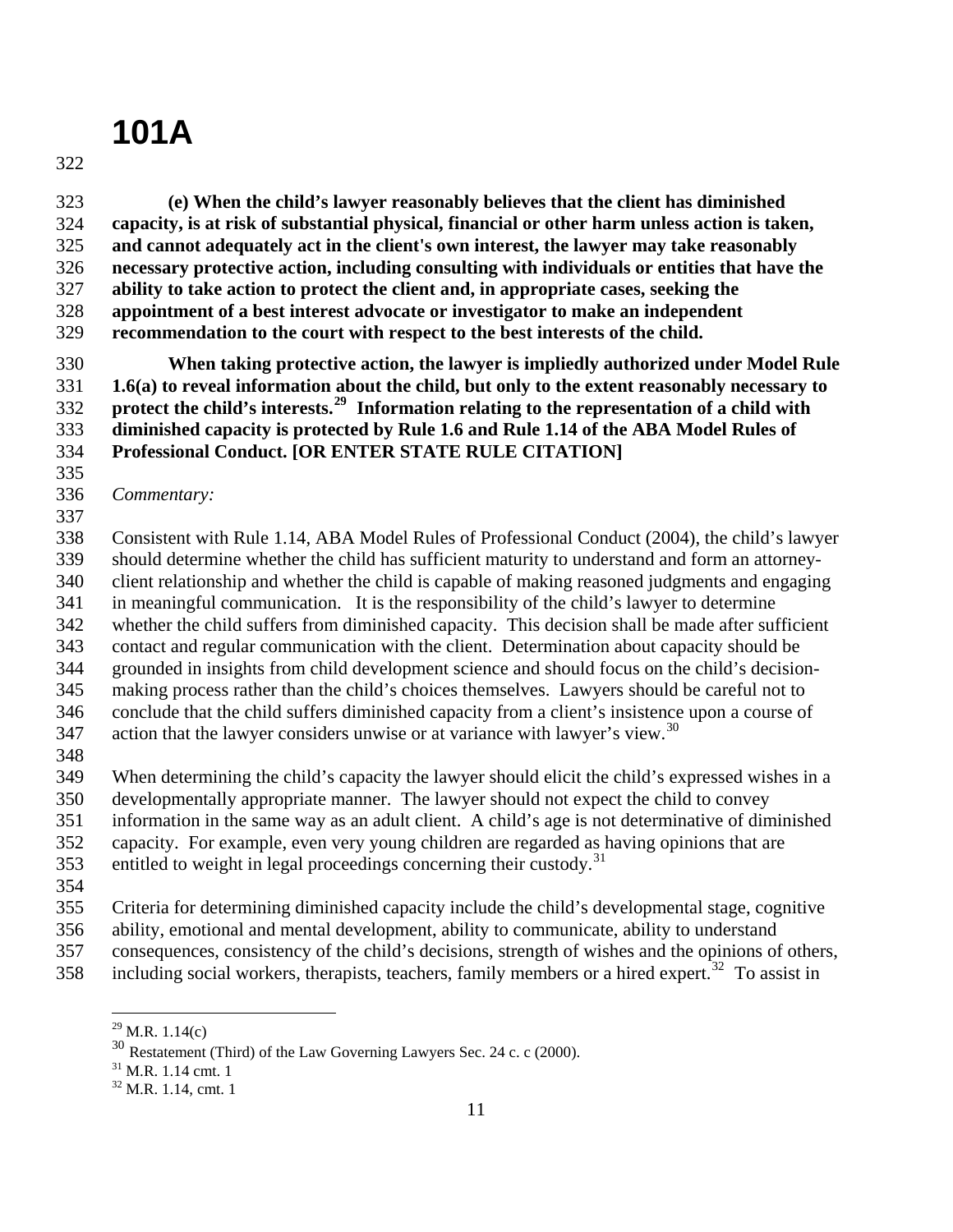359 360 361 362 363 364 365 366 the assessment, the lawyer should ask questions in developmentally appropriate language to determine whether the child understands the nature and purpose of the proceeding and the risks and benefits of a desired position.<sup>[33](#page-11-0)</sup> A child may have the ability to make certain decisions, but not others. A child with diminished capacity often has the ability to understand, deliberate upon, and reach conclusions about matters affecting the child's own well-being such as sibling visits, kinship visits and school choice and should continue to direct counsel in those areas in which he or she does have capacity. The lawyer should continue to assess the child's capacity as it may change over time.

367

368 When the lawyer determines that the child has diminished capacity, the child is at risk of

369 substantial harm, the child cannot adequately act in his or her own interest, and the use of the

370 lawyer's counseling role is unsuccessful, the lawyer may take protective action. Substantial harm

371 includes physical, sexual and psychological harm. Protective action includes consultation with

372 family members, or professionals who work with the child. Lawyers may also utilize a period of

- 373 reconsideration to allow for an improvement or clarification of circumstances or to allow for an
- 374 improvement in the child's capacity.<sup>[34](#page-11-1)</sup> This rule reminds lawyers that, among other things, they
- 375 376 should ultimately be guided by the wishes and values of the child to the extent they can be determined.[35](#page-11-2)
- 377

378 379 "Information relating to the representation is protected by Model Rule 1.6. Therefore, unless authorized to do so, the lawyer may not disclose such information. When taking protective

380 381 action pursuant to this section, the lawyer is impliedly authorized to make necessary disclosures, even when the client directs the lawyer to the contrary."<sup>[36](#page-11-3)</sup> However the lawyer should make

382 every effort to avoid disclosures if at all possible. Where disclosures are unavoidable, the lawyer

- 383 must limit the disclosures as much as possible. Prior to any consultation, the lawyer should
- 384 consider the impact on the client's position, and whether the individual is a party who might use

385 the information to further his or her own interests. "At the very least, the lawyer should

386 387 determine whether it is likely that the person or entity consulted with will act adversely to the client's interests before discussing matters related to the client."[37](#page-11-4) If any disclosure by the

- 388 lawyer will have a negative impact on the client's case or the lawyer-client relationship, the
- 389 lawyer must consider whether representation can continue and whether the lawyer-client
- 390 relationship can be re-established. "The lawyer's position in such cases is an unavoidably
- 391 difficult one." $38$

1

392

393 A request made for the appointment of a best interest advocate to make an independent

<span id="page-11-1"></span><span id="page-11-0"></span>394 recommendation to the court with respect to the best interests of the child should be reserved for

<sup>&</sup>lt;sup>33</sup> Anne Graffam Walker, Ph.D. *Handbook on Questioning Children: A Linguistic Perspective* 2<sup>nd</sup> Edition ABA Center on Children and the Law Copyright 1999 by ABA.

<sup>&</sup>lt;sup>34</sup> M.R. 1.14 cmt. 5

<sup>35</sup> M.R. 1.14 cmt. 5

<span id="page-11-3"></span><span id="page-11-2"></span><sup>36</sup> M.R. 1.14, cmt. 8

<span id="page-11-5"></span><span id="page-11-4"></span><sup>37</sup> M.R. 1.14, cmt. 8

 $38$  M.R. 1.14, cmt 8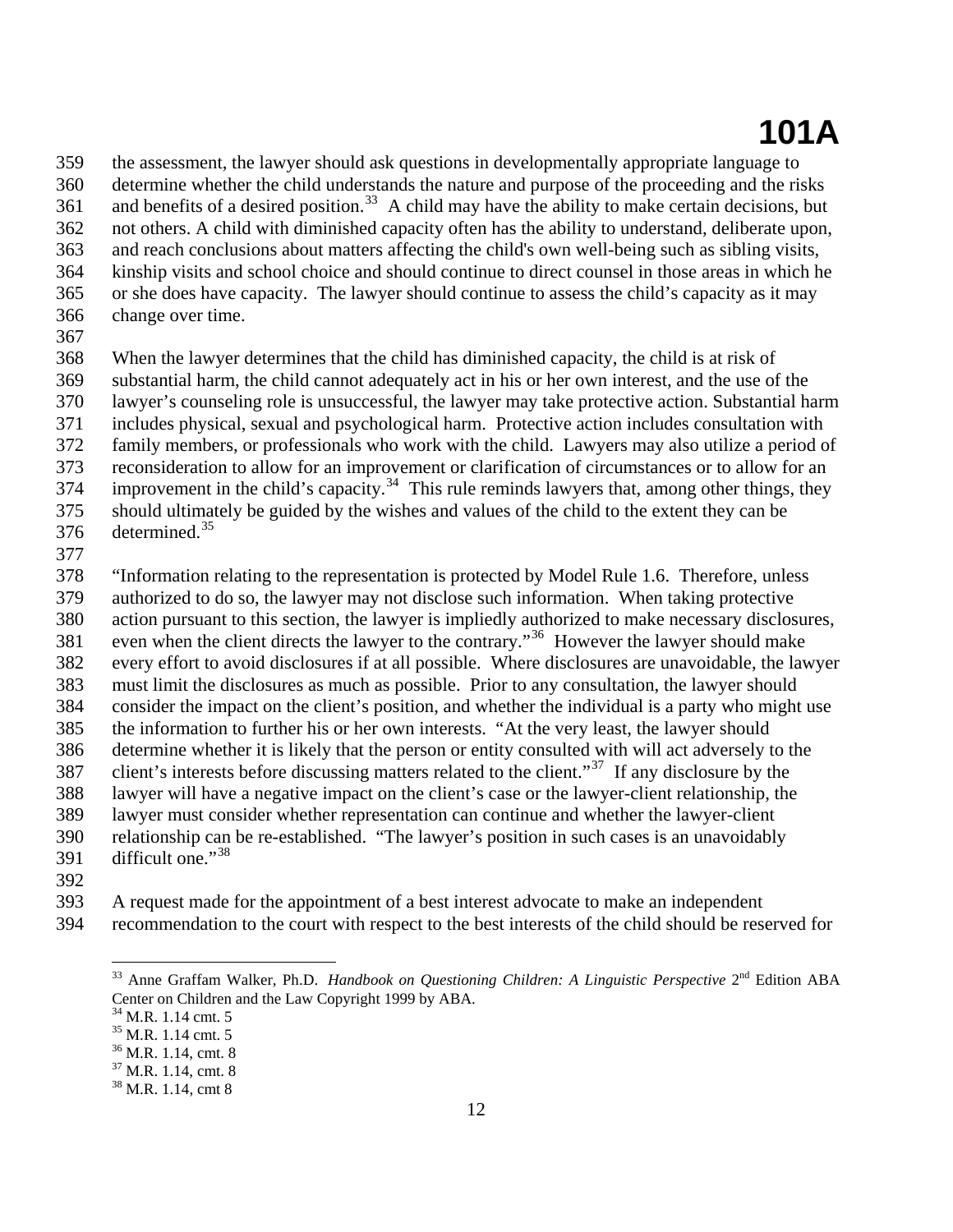395 396 397 398 399 400 401 402 extreme cases, i.e. where the child is at risk of substantial physical harm, cannot act in his or her own interest and all protective action remedies have been exhausted. Requesting the judge to appoint a best interest advocate may undermine the relationship the lawyer has established with the child. It also potentially compromises confidential information the child may have revealed to the lawyer. The lawyer cannot ever become the best interest advocate, in part due to confidential information that the lawyer receives in the course of representation. Nothing in this section restricts a court from independently appointing a best interest advocate when it deems the appointment appropriate.

403

#### 404 405 **SECTION 8. ACCESS TO CHILD AND INFORMATION RELATING TO THE CHILD.**

406 407 408 **(a) Subject to subsections (b) and (c), when the court appoints the child's lawyer, it shall issue an order, with notice to all parties, authorizing the child's lawyer to have access to:** 

409  **(1) the child; and** 

410 411 412 413 414  **(2) confidential information regarding the child, including the child's educational, medical, and mental health records, social services agency files, court records including court files involving allegations of abuse or neglect of the child, any delinquency records involving the child, and other information relevant to the issues in the proceeding, and reports that form the basis of any recommendation made to the court.** 

415 416 417 418 419 420 421 422  **(b) A child's record that is privileged or confidential under law other than this [act] may be released to a child's lawyer appointed under this [act] only in accordance with that law, including any requirements in that law for notice and opportunity to object to release of records. Nothing in this act shall diminish or otherwise change the attorney-client privilege of the child, nor shall the child have any lesser rights than any other party in regard to this or any other evidentiary privilege. Information that is privileged under the lawyer-client relationship may not be disclosed except as otherwise permitted by law of this state other than this [act].** 

423 424 425 426 427  **(c) An order issued pursuant to subsection (a) shall require that a child's lawyer maintain the confidentiality of information released pursuant to Model Rule 1.6. The court may impose any other condition or limitation on an order of access which is required by law, rules of professional conduct, the child's needs, or the circumstances of the proceeding.** 

428 429  **(d) The custodian of any record regarding the child shall provide access to the record to an individual authorized access by order issued pursuant to subsection (a).** 

<span id="page-12-0"></span>430 431  **(e) Subject to subsection (b), an order issued pursuant to subsection (a) takes effect upon issuance.[39](#page-12-0)**

<sup>&</sup>lt;sup>39</sup> NCCUSL Act, Sec. 15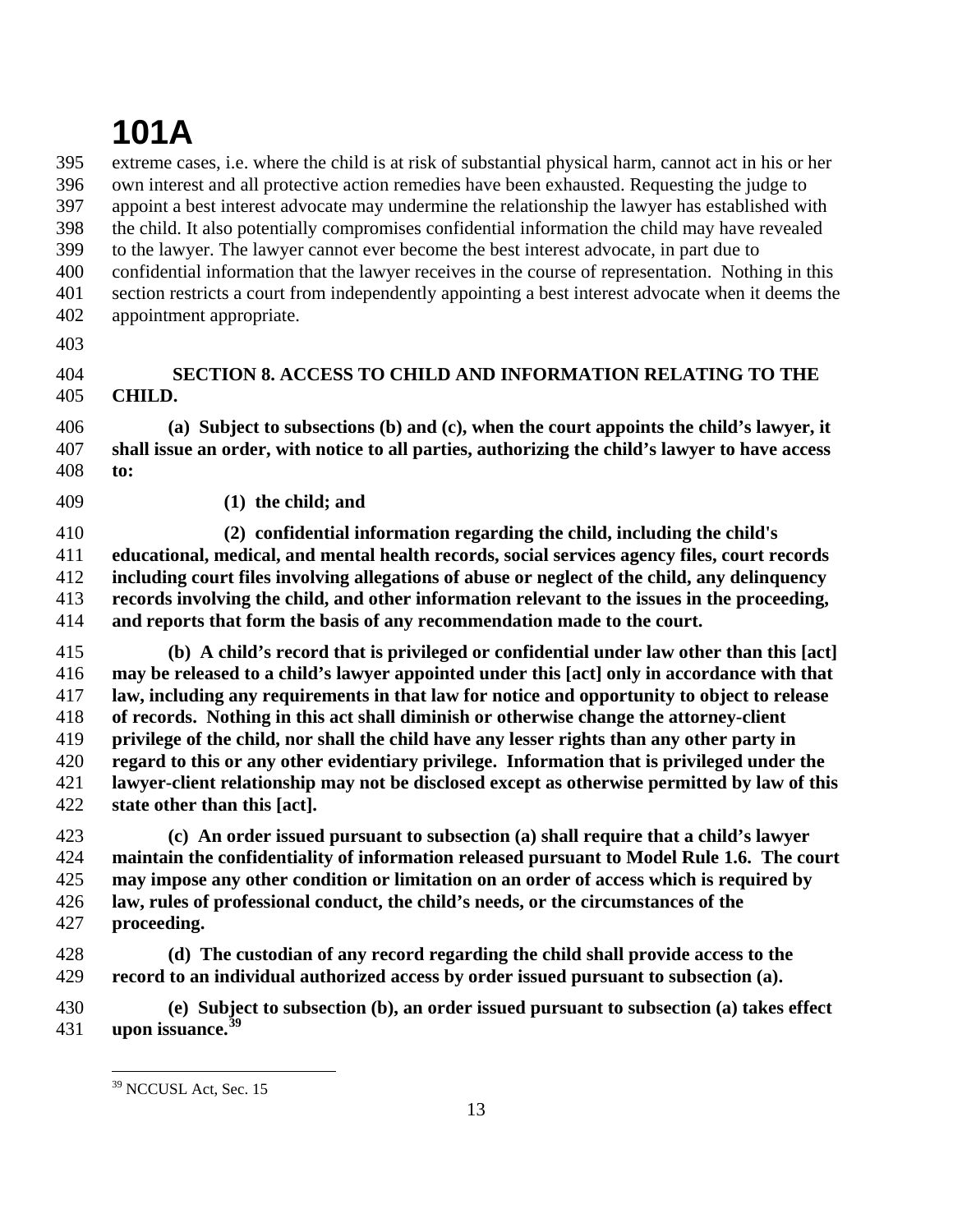| 432               |                                                                                                                                                                   |
|-------------------|-------------------------------------------------------------------------------------------------------------------------------------------------------------------|
| 433               | SECTION 9. PARTICIPATION IN PROCEEDINGS.                                                                                                                          |
| 434               | (a) Each child who is the subject of an abuse and neglect proceeding has the right                                                                                |
| 435               | to attend and fully participate in all hearings related to his or her case.                                                                                       |
| 436               | (b) Each child shall receive notice from the child welfare agency worker and the                                                                                  |
| 437               | child's lawyer of his or her right to attend the court hearings.                                                                                                  |
| 438               | (c) If the child is not present at the hearing, the court shall determine whether the                                                                             |
| 439               | child was properly notified of his or her right to attend the hearing, whether the child                                                                          |
| 440               | wished to attend the hearing, whether the child had the means (transportation) to attend,                                                                         |
| 441               | and the reasons for the non-appearance.                                                                                                                           |
| 442               | (d) If the child wished to attend and was not transported to court the matter shall                                                                               |
| 443               | be continued.                                                                                                                                                     |
| 444               | (e) The child's presence shall only be excused after the lawyer for the child has                                                                                 |
| 445               | consulted with the child and, with informed consent, the child has waived his or her right                                                                        |
| 446               | to attend.                                                                                                                                                        |
| 447               | (f) A child's lawyer appointed under this [act] is entitled to:                                                                                                   |
| 448               | (1) receive a copy of each pleading or other record filed with the court in the                                                                                   |
| 449               | proceeding;                                                                                                                                                       |
| 450               | (2) receive notice of and attend each hearing in the proceeding [and                                                                                              |
| 451               | participate and receive copies of all records in any appeal that may be filed in the                                                                              |
| 452               | proceeding];                                                                                                                                                      |
| 453               | (3) receive notice of and participate in any case staffing or case management                                                                                     |
| 454               | conference regarding the child in an abuse and neglect proceeding; and                                                                                            |
| 455               | (4) receive notice of any intent to change the child's placement. In the case of                                                                                  |
| 456               | an emergency change, the lawyer shall receive notice as soon as possible but no later than                                                                        |
| 457               | 48 hours following the change of placement.                                                                                                                       |
| 458               | $(g)$ A child's lawyer appointed under this [act] may not engage in ex parte contact                                                                              |
| 459               | with the court except as authorized by the applicable rules of professional conduct, court                                                                        |
| 460               | order, or other law.                                                                                                                                              |
| 461               | (h) Subject to court approval, a party may call any best interest advocate as a                                                                                   |
| 462               | witness for the purpose of cross-examination regarding the advocate's report, even if the                                                                         |
| 463               | advocate is not listed as a witness by a party.                                                                                                                   |
| 464<br>465<br>466 | [(i) In a jury trial, disclosure to the jury of the contents of a best interest advocate's<br>report is subject to this state's rules of evidence. <sup>140</sup> |

<span id="page-13-0"></span><sup>1</sup> <sup>40</sup> NCCUSL Act, Sec. 16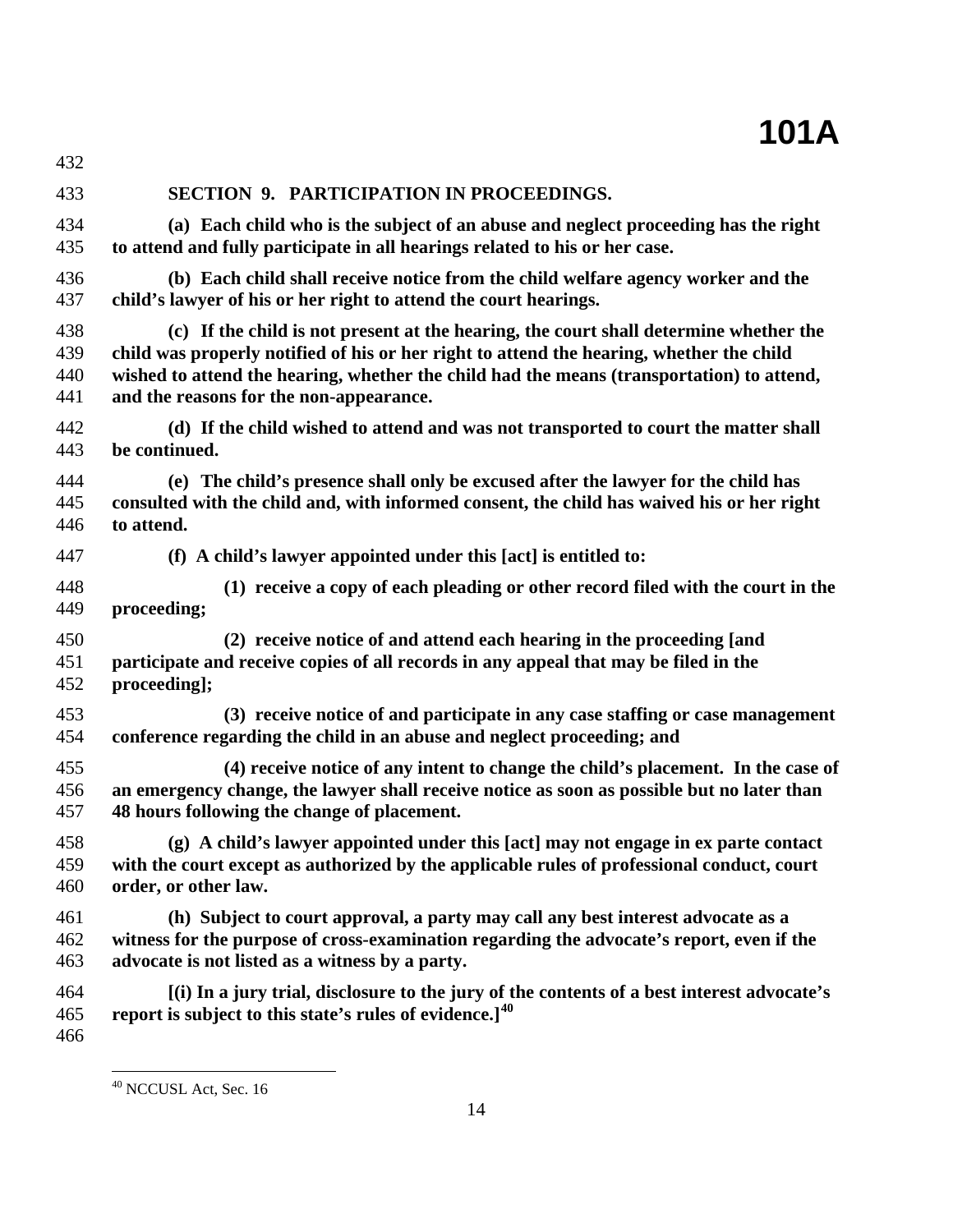467 *Commentary:* 

468

469 470 Courts need to provide the child with notification of each hearing. The Court should enforce the child's right to attend and fully participate in all hearings related to his or her abuse and neglect

471 proceeding.<sup>[41](#page-14-0)</sup> Having the child in court emphasizes for the judge and all parties that this hearing

472 is about the child. Factors to consider regarding the child's presence at court and participation in

473 the proceedings include: whether the child wants to attend, the child's age, the child's

474 475 developmental ability, the child's emotional maturity, the purpose of the hearing and whether the child would be severely traumatized by such attendance.

476

477 Lawyers should consider the following options in determining how to provide the most

478 meaningful experience for the child to participate: allowing the child to be present throughout

479 the entire hearing, presenting the child's testimony in chambers adhering to all applicable rules

480 of evidence, arranging for the child to visit the courtroom in advance, video or teleconferencing

481 the child into the hearing, allowing the child to be present only when the child's input is

482 required, excluding the child during harmful testimony, and presenting the child's statements in

- 483 court adhering to all applicable rules of evidence.
- 484

485 Courts should reasonably accommodate the child to ensure the hearing is a meaningful

486 experience for the child. The court should consider: scheduling hearing dates and times when the

- 487 488 child is available and least likely to disrupt the child's routine, setting specific hearing times to prevent the child from having to wait, making courtroom waiting areas child friendly, and
- 489 ensuring the child will be transported to and from each hearing.
- 490

491 492 The lawyer for the child plays an important role in the child's court participation. The lawyer shall ensure that the child is properly prepared for the hearing. The lawyer should meet the child

493 in advance to let the child know what to expect at the hearing, who will be present, what their

494 495 roles are, what will be discussed, and what decisions will be made. If the child would like to address the court, the lawyer should counsel with the child on what to say and how to say it.

- 496 After the hearing, the lawyer should explain the judge's ruling and allow the child to ask
- 497 questions about the proceeding.
- 498

499 500 501 Because of the wide range of roles assumed by best interest advocates in different jurisdictions, the question of whether a best interest advocate may be called as a witness should be left to the discretion of the court.

502

1

#### 503  **SECTION 10. LAWYER WORK PRODUCT AND TESTIMONY.**

#### <span id="page-14-0"></span>504 505 **(a) Except as authorized by [insert reference to this state's rules of professional conduct] or court rule, a child's lawyer may not:**

<sup>&</sup>lt;sup>41</sup> American Bar Association Youth Transitioning from Foster Care August 2007; American Bar Association Foster Care Reform Act August 2005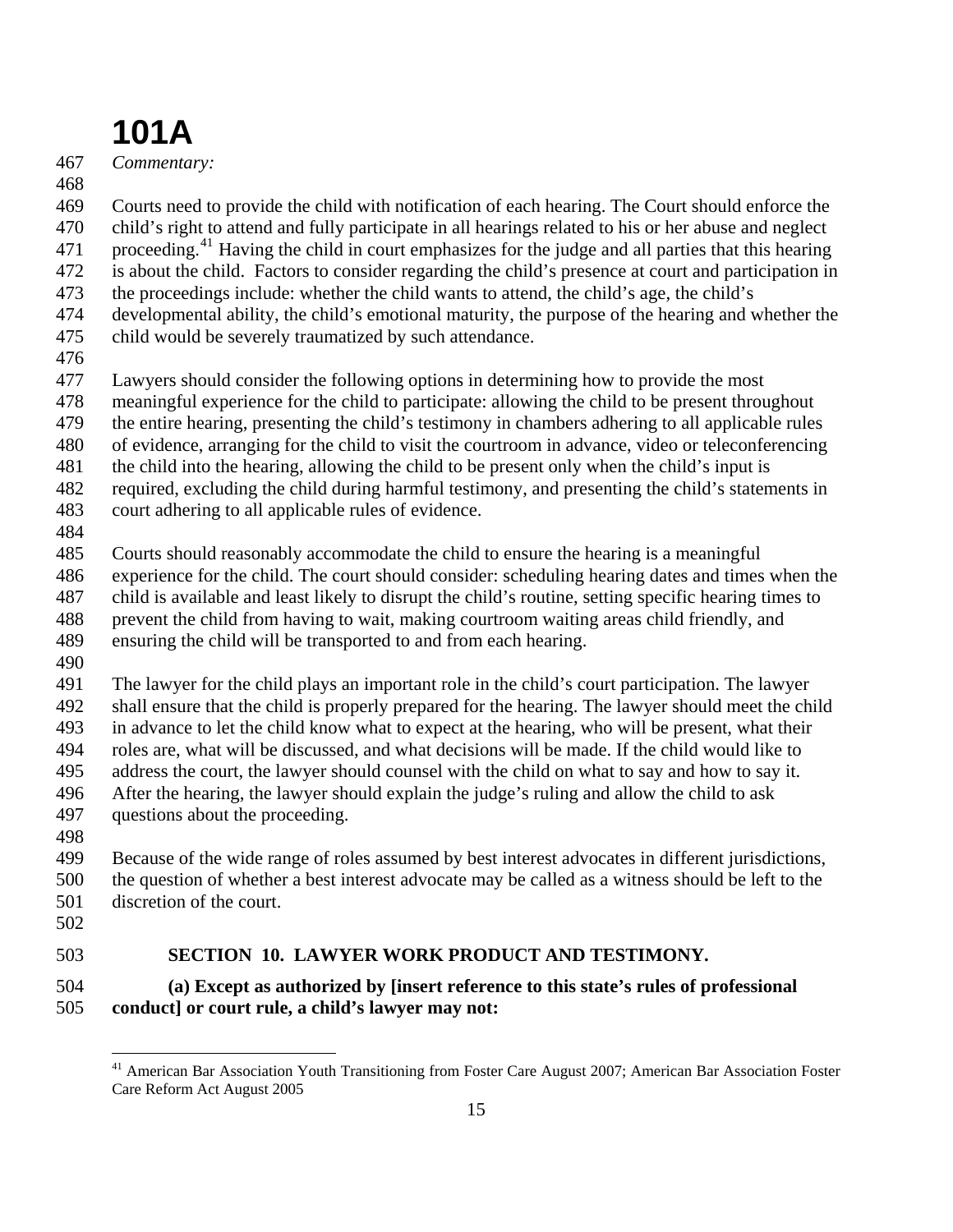| 506                                    | (1) be compelled to produce work product developed during the                                                                                                                                                                                                 |
|----------------------------------------|---------------------------------------------------------------------------------------------------------------------------------------------------------------------------------------------------------------------------------------------------------------|
| 507                                    | appointment;                                                                                                                                                                                                                                                  |
| 508                                    | (2) be required to disclose the source of information obtained as a result of                                                                                                                                                                                 |
| 509                                    | the appointment;                                                                                                                                                                                                                                              |
| 510                                    | (3) introduce into evidence any report or analysis prepared by the child's                                                                                                                                                                                    |
| 511                                    | lawyer; or                                                                                                                                                                                                                                                    |
| 512                                    | (4) provide any testimony that is subject to the attorney-client privilege or                                                                                                                                                                                 |
| 513                                    | any other testimony unless ordered by the court.                                                                                                                                                                                                              |
| 514<br>515<br>516<br>517<br>518<br>519 | Commentary:<br>Nothing in this act shall diminish or otherwise change the lawyer-work product or attorney-client<br>privilege protection for the child, nor shall the child have any lesser rights than any other party<br>with respect to these protections. |
| 520                                    | If a state requires lawyers to report abuse or neglect under a mandated reporting statute, the state                                                                                                                                                          |
| 521                                    | should list that statute under this section.                                                                                                                                                                                                                  |
| 522                                    |                                                                                                                                                                                                                                                               |
| 523                                    | <b>SECTION 11. CHILD'S RIGHT OF ACTION.</b>                                                                                                                                                                                                                   |
| 524                                    | (a) The child's lawyer may be liable for malpractice to the same extent as a lawyer                                                                                                                                                                           |
| 525                                    | for any other client.                                                                                                                                                                                                                                         |
| 526<br>527<br>528                      | (b) Only the child has a right of action for money damages against the child's<br>lawyer for inaction or action taken in the capacity of child's lawyer.                                                                                                      |
| 529                                    | <b>SECTION 12. FEES AND EXPENSES IN ABUSE OR NEGLECT</b>                                                                                                                                                                                                      |
| 530                                    | PROCEEDINGS.                                                                                                                                                                                                                                                  |
| 531                                    | (a) In an abuse or neglect proceeding, a child's lawyer appointed pursuant to this                                                                                                                                                                            |
| 532                                    | [act] is entitled to reasonable and timely fees and expenses in an amount set by [court or                                                                                                                                                                    |
| 533                                    | state agency to be paid from (authorized public funds)]. <sup>42</sup>                                                                                                                                                                                        |
| 534                                    | (b) To receive payment under this section, the payee shall complete and submit a                                                                                                                                                                              |
| 535                                    | written claim for payment, whether interim or final, justifying the fees and expenses                                                                                                                                                                         |
| 536                                    | charged.                                                                                                                                                                                                                                                      |
| 537                                    | (c) If after a hearing the court determines that a party whose conduct gave rise to a                                                                                                                                                                         |
| 538                                    | finding of abuse or neglect is able to defray all or part of the fees and expenses set pursuant                                                                                                                                                               |
| 539                                    | to subsection (a), the court shall enter a judgment in favor of [the state, state agency, or                                                                                                                                                                  |

<span id="page-15-0"></span> $42$  N.C. Gen. Stat. Ann. § 7B-603.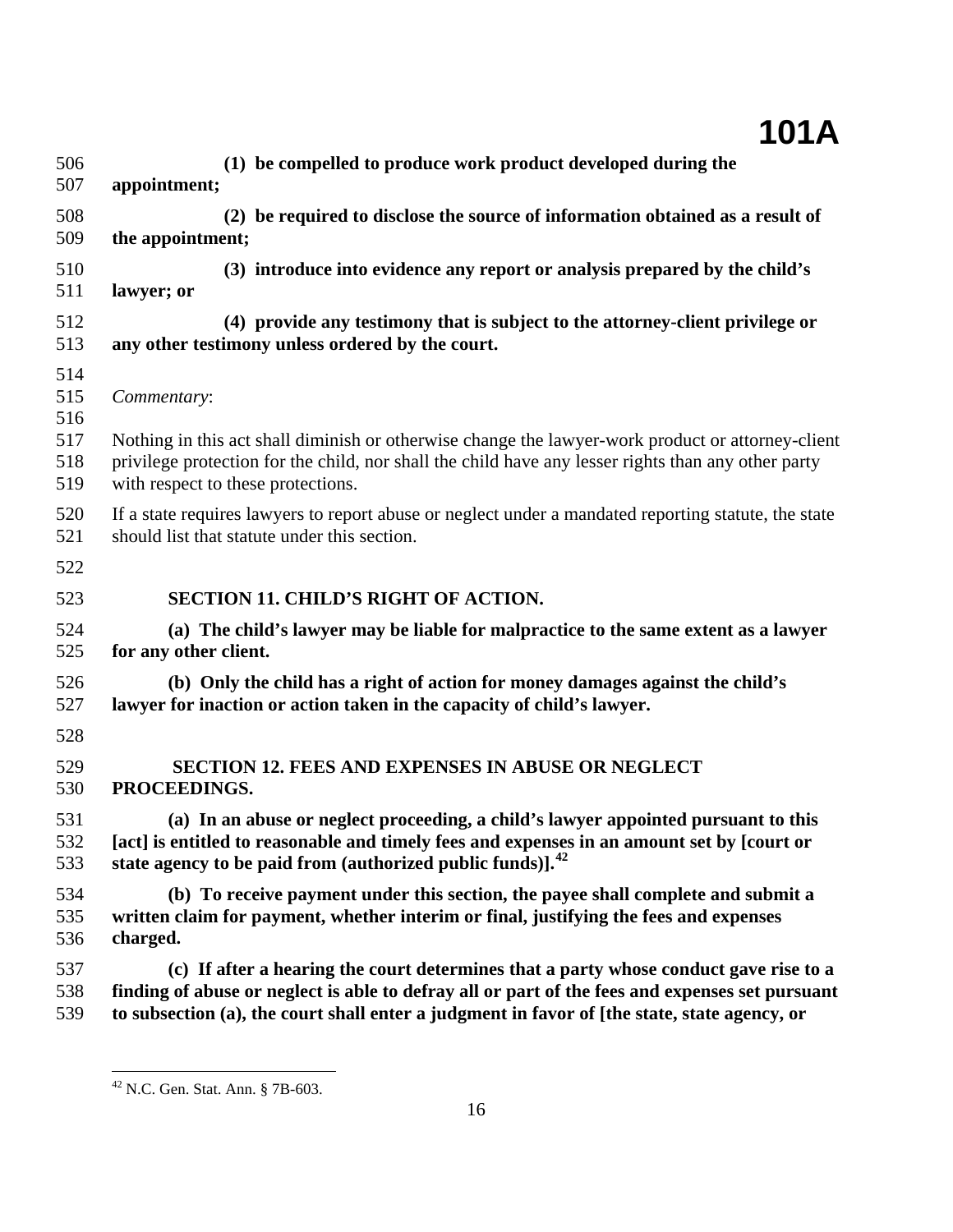**political subdivision] against the party in an amount the court determines is reasonable.[43](#page-16-0) SECTION 13. EFFECTIVE DATE. This [act] takes effect on \_\_\_\_\_\_\_\_\_\_.** 

<span id="page-16-0"></span>NCCUSL Act, Sec. 19.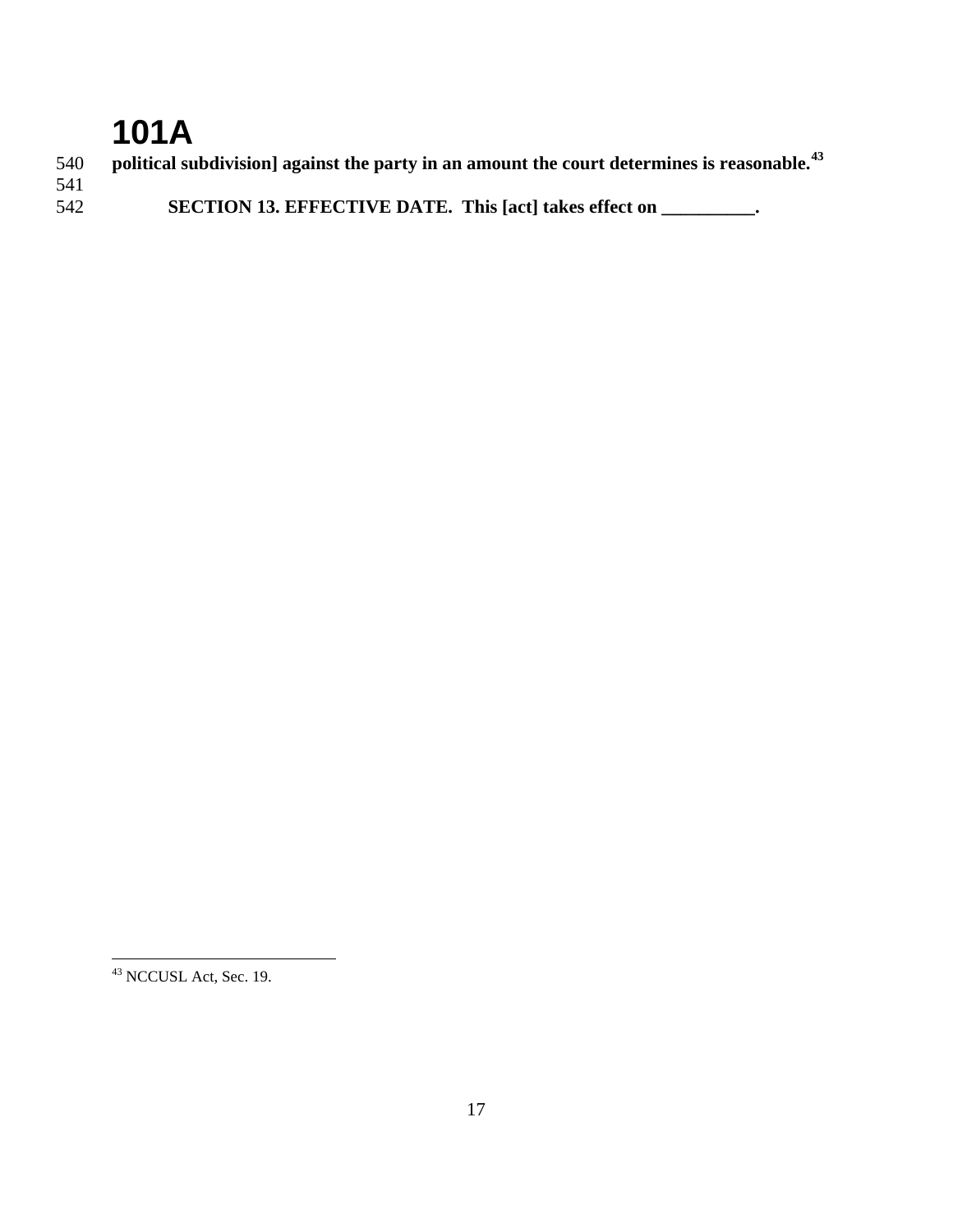### **Report**

"The participation of counsel on behalf of **all** parties subject to juvenile and family court proceedings is essential to the administration of justice and to the fair and accurate resolution of issues at all stages of those proceedings*."* IJA/ABA, Juvenile Justice Standards, Standards Relating to Counsel for Private Parties, Std. 1.1, at 11 (1980)(emphasis added).

Courts in abuse and neglect cases dramatically shape a child's entire future in that the court decides where a child lives, with whom the child will live and whether the child's parental rights will be terminated. No other legal proceeding that pertains to children has such a major effect on their lives. While the outcome of an abuse and neglect case has drastic implications for both the parents and the children involved, only children's physical liberty is threatened. An abuse and neglect case that results in removal of the child from the home may immediately or ultimately result in the child being thrust into an array of confusing and frightening situations wherein the State moves the child from placement to placement with total strangers, puts the child in a group home, commits the child to an institution, or even locks the child up in detention for running away or otherwise violating a court order. Our notion of basic civil rights, and ABA Policy and Standards, demand that children and youth have a trained legal advocate to speak on their behalf and to protect their legal rights. There would be no question about legal representation for a child who was facing a month in juvenile detention, so why is there an issue for a child in an abuse and neglect case, where State intervention may last up to 18 years? The trauma faced by children in these proceedings has been recognized by at least one federal court which held that foster children have a constitutional right to adequate legal representation. $<sup>1</sup>$  $<sup>1</sup>$  $<sup>1</sup>$ </sup>

Despite the gravity of these cases, the extent to which a child is entitled to legal representation varies not only from state to state, but from case to case, and all too often, from hearing to hearing. The root of these inconsistencies lies in the lack of a mandate for legal representation for children in abuse and neglect cases, and the lack of uniform standards for the legal representation of children, coupled with the lack of sufficient training necessary for attorneys to provide adequate representation to their child clients.

In 1996 the ABA adopted the ABA Standards of Practice for Lawyers Who Represent Children in Abuse and Neglect Cases (hereinafter "ABA Abuse and Neglect Standards") calling for a lawyer for every child subject to abuse and neglect proceedings.<sup>[2](#page-17-1)</sup> The ABA Abuse and Neglect standards state that "All children subject to court proceedings involving allegations of child abuse and neglect should have legal representation as long as the court jurisdiction continue." In 2005, the ABA unanimously passed policy that calls upon Congress, the States, and territories to ensure that "all dependent youth . . . be

 $\overline{a}$ 

<span id="page-17-0"></span> $1$  Kenny A. v. Perdue, 356 F. Supp. 2d 1353 (2005).

<span id="page-17-1"></span><sup>2</sup> American Bar Association, *ABA Standards of Practice for Lawyers Who Represent Children in Abuse and Neglect Cases* (1996) at preface.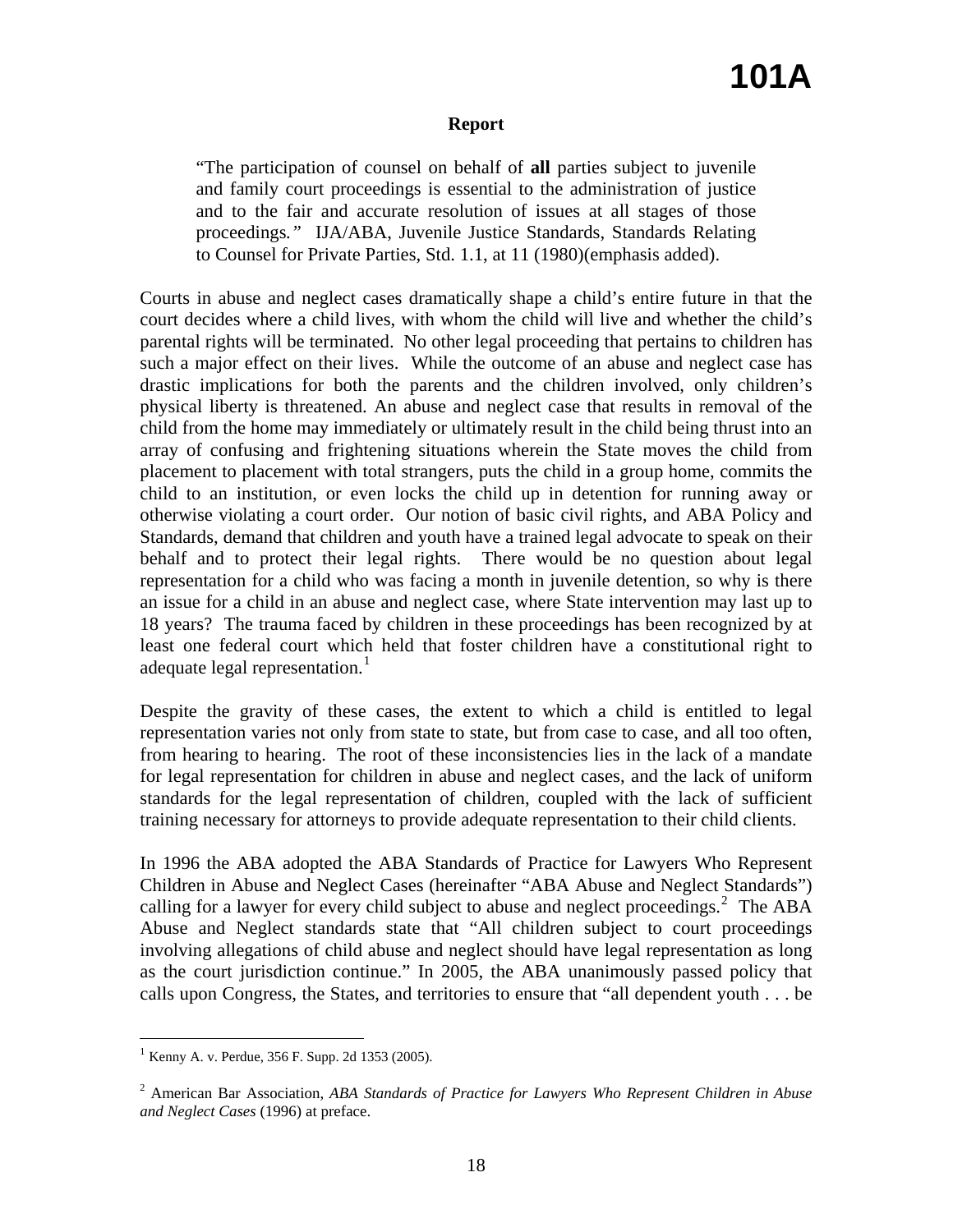$\overline{a}$ 

on equal footing with other parties in the dependency proceeding and have the right to quality legal representation, not simply an appointed lay guardian *ad litem* or lay volunteer advocate with no legal training, acting on their behalf in this court process."

The proposed *Model Act Governing the Representation of Children in Abuse, Neglect, and Dependency Proceedings* (hereinafter "Model Act") focuses on the representation of children in abuse and neglect cases to ensure that states have a model of ethical representation for children that is consistent with the ABA Abuse and Neglect Standards,<sup>[3](#page-18-0)</sup> ABA Policy, and the ABA Model Rules of Professional Conduct (hereinafter "ABA Model Rules").

Although many states require that a lawyer be appointed for a child in an abuse and neglect proceeding, some require that the child's lawyer be "client directed" and others require the lawyer to act as a guardian *ad litem* whereby the attorney is charged with the duty of protecting and serving the "best interests" of the child. Often there is not "careful delineation of the distinctions between the ethical responsibilities of a lawyer to the client and the professional obligations of the lay guardian *ad litem* as a best interests witness for the court."<sup>[4](#page-18-1)</sup> The states' use of different statutory language and mandated roles for child representation has led to much confusion within the field.

The proposed Model Act conforms to the clearly stated preference in the ABA Abuse and Neglect Standards for a client-directed lawyer for each child. Similarly, the proposed Model Act is consistent with the ABA Model Rules. The Model Act states that the child's lawyer should form an attorney-client relationship which is "fundamentally indistinguishable from the attorney-client relationship in any other situation and which includes duties of client direction, confidentiality, diligence, competence, loyalty, communication, and the duty to advise."<sup>[5](#page-18-2)</sup>

Consonant with the ABA Model Rules, the drafters of the Model Act started from the premise that all child clients have the capacity to form an attorney-client relationship. An attorney must enter into representation of a child treating the child client as he or she would any other client to every extent possible. The attorney should give the child frank advice on what he or she thinks is the best legal remedy to achieve the child's expressed wishes. This decision should not be based on the attorney's mores or personal opinions; rather it should focus on the attorney's knowledge of the situation, the law, options

<span id="page-18-0"></span><sup>3</sup> American Bar Association, *ABA Standards of Practice for Lawyers Who Represent Children in Abuse and Neglect Cases* (1996) The Standards can be found at [http://www.abanet.org/leadership/2006/annual/onehundredfourteen.doc 4](http://www.abanet.org/leadership/2006/annual/onehundredfourteen.doc)

<span id="page-18-1"></span>*Uniform Representation of Children in Abuse and Neglect, and Custody Proceedings Act* (hereinafter "NCCUSL Act"), National Conference of Commissioners of Uniform State Law. Prefatory Note (2007); the text of the final act can be found at [http://www.law.upenn.edu/bll/archives/ulc/rarccda/2007\\_final.htm.](http://www.law.upenn.edu/bll/archives/ulc/rarccda/2007_final.htm) *See* Atwood, *supra* note 1, at 188-91; Howard A. Davidson, *Child Protection Policy and Practice at Century's End*, 33 FAM. L. Q. 765, 768-69 (1999). For information about different state practices *see* Representing Children Worldwide 2005 [\(www.law.yale.edu/rcw](http://www.law.yale.edu/rcw)) or *A Child's Right to Counsel. First Star's National Report Card on Legal Representation for Children* 2007. 5

<span id="page-18-2"></span> $5$  ABA Model Act, Commentary to Section 7(c) which refers to ABA Model Rules 1.2, 1.6, 1.3, 1.1, 1.7, 1.4 and 2.1.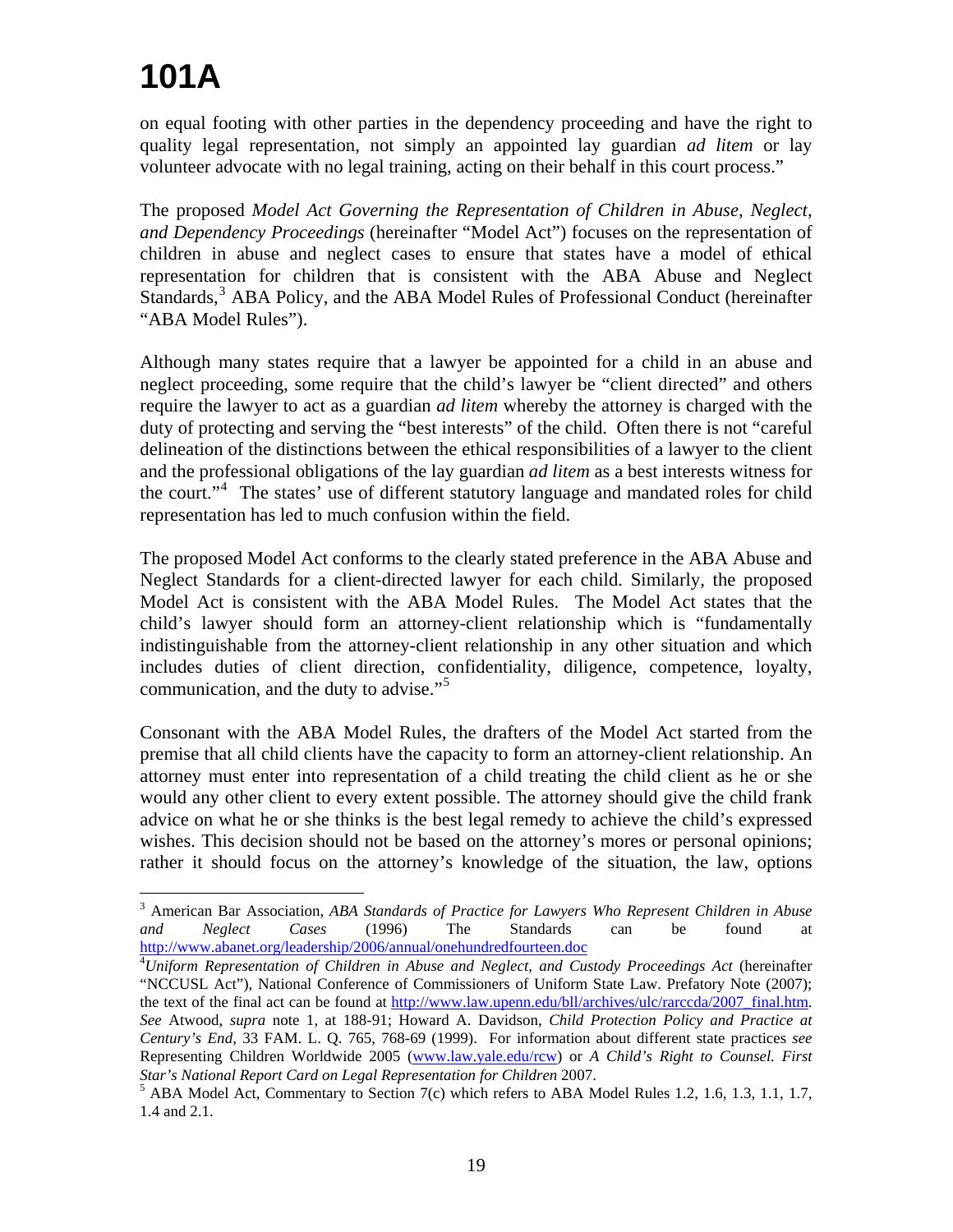available and the child's wishes. The proposed Model Act also provides specific guidance for lawyers charged with representing those child clients with diminished capacity. Some children (including infants, pre-verbal children, and children who are mentally or developmentally challenged) do not have the capacity to form a lawyer-client relationship. These child clients should be considered the exception, not the rule, and the structure of representation for children as a whole should be based upon a theory of competence and capacity.

Providing children in abuse and neglect cases with a client-directed 'traditional' lawyer is consistent with the thinking of national children's law experts. A conference on the representation of children was held at Fordham Law School in 1995 entitled *Ethical Issues in the Legal Representation of Children*. The conference examined the principles set out in the then-proposed (later adopted) ABA Abuse and Neglect Standards and conferees clearly recommended that lawyers for children should act as lawyers, not as guardians *ad litem*. [6](#page-19-0) The co-sponsors and participants at the Fordham conference included national children's law organizations and many ABA entities.<sup>[7](#page-19-1)</sup>

Ten years later in 2006, children's law experts gathered again at a conference at the University of Nevada, Las Vegas (UNLV), to review the state of legal representation of children. Like the Fordham Conference, the UNLV participants produced a set of recommendations.<sup>[8](#page-19-2)</sup> The UNLV Recommendations encourage lawyers to seek to empower children by helping them develop decision-making capacity. Regarding the role of the lawyer, the UNLV Recommendations strongly support client-directed representation for children capable of making considered decisions.<sup> $\hat{9}$  $\hat{9}$  $\hat{9}$ </sup> Again, the list of co-sponsors and participants included nationally respected children's law organizations and many ABA entities. $10$ 

<span id="page-19-0"></span> $\overline{a}$ <sup>6</sup> *Recommendations of the Conference on Ethical Issues in the Legal Representation of Children*, 64 FORDHAM L. REV. 1301 (1996) (Fordham Recommendations) (attorney must follow child's expressed preferences and attempt to discern wishes in context in developmentally appropriate way if child is incapable of expressing viewpoint).

<span id="page-19-1"></span><sup>&</sup>lt;sup>7</sup> Co-sponsors included the Administration for Children, Youth and Families, U.S. Department of Health and Human Services; ABA Center on Children and the Law, Young Lawyers Division; ABA Center for Professional Responsibility, ABA Section of Criminal Justice, Juvenile Justice Committee; ABA Section of Family Law; ABA Section of Individual Rights and Responsibilities; ABA Section of Litigation Task Force on Children; ABA Steering Committee on the Unmet Legal Needs of Children; Juvenile Law Center; National Association of Counsel for Children; National Center for Youth Law; National Counsel of Juvenile and Family Court Judges; Stein Center for Ethics and Public Interest Law, Fordham University School of Law.

<span id="page-19-2"></span><sup>8</sup> *See Recommendations of the UNLV Conference on Representing Children in Families: Children's Advocacy and Justice Ten Years after Fordham*, 6 NEV. L. J. 592-687 (2006) (UNLV Recommendations). 9

<span id="page-19-3"></span> $9$  As stated in the Recommendations, "[c]hildren's attorneys should take their direction from the client and should not substitute for the child's wishes the attorney's own judgment of what is best for children or for that child." *Id.* at 609.<br><sup>10</sup> Co-sponsors of UNLV included the ABA Center on Children and the Law, Young Lawyers Division;

<span id="page-19-4"></span>ABA Center for Professional Responsibility; ABA Child Custody and Adoption Pro Bono Project; ABA Section of Family Law; ABA Section of Litigation; Home at Last, Children's Law Center of Los Angeles; Juvenile Law Center; National Association of Counsel for Children; National Center for Youth Law; National Council of Juvenile and Family Court Judges; National Juvenile Defender Center; Stein Center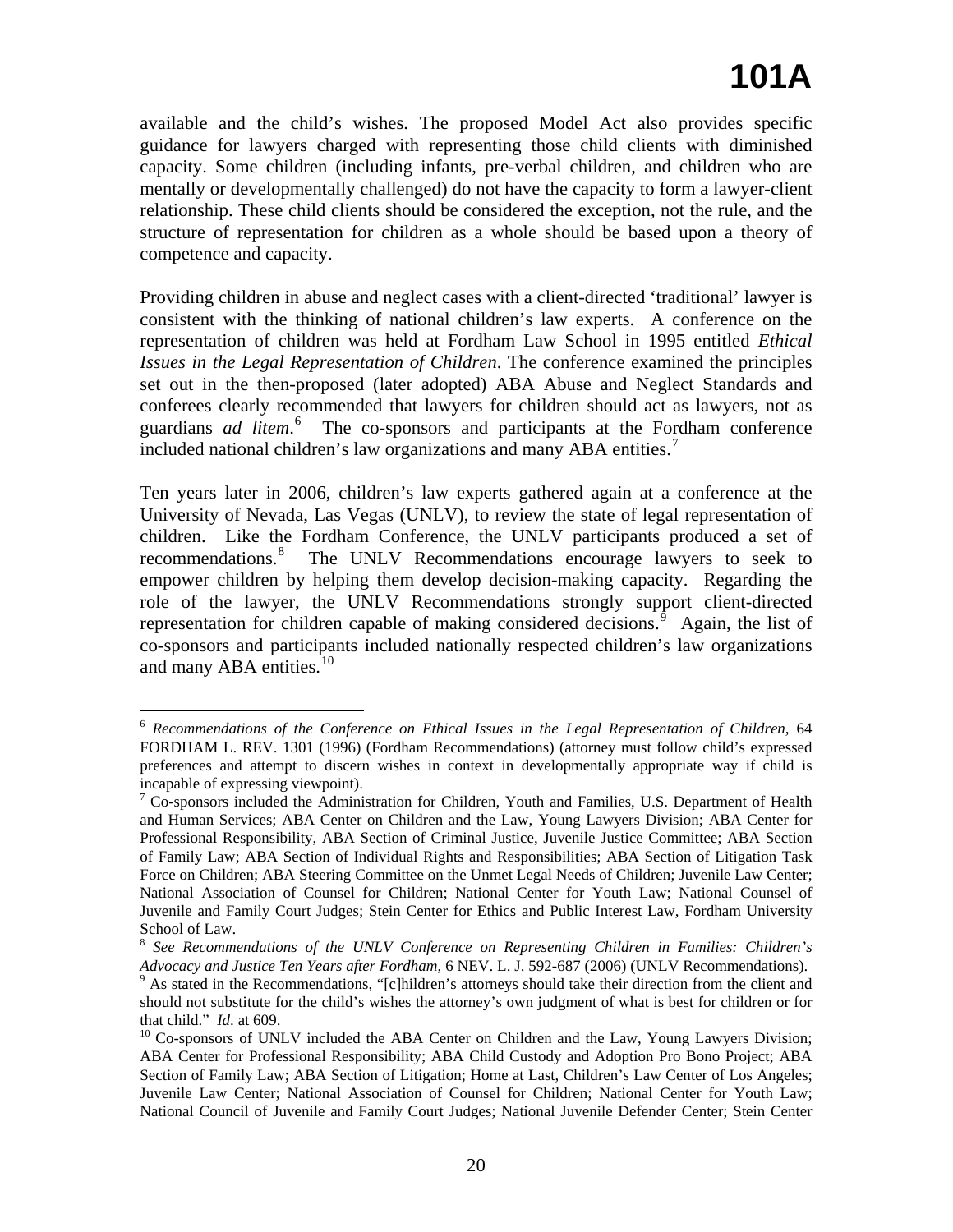Consistent with the ABA Abuse and Neglect Standards, ABA policy, and the recommendations of national children's law experts, Section 3 of this Model Act mandates that an attorney, acting in a traditional role, should be appointed for every child who is the subject of an abuse or neglect proceeding.<sup>[11](#page-20-0)</sup> Attorneys can identify legal issues regarding their child clients, use their legal skills to ensure the protection of their clients' rights and needs, and advocate for their clients. The Model Act requires lawyers to complete a thorough and independent investigation and participate fully in all stages of the litigation. Lawyers for children, as lawyers for any client, have a role as a counselor to their clients and should assist their clients in exploring the practical effects of taking various positions, the likelihood that a court will accept particular arguments, and the impact of such decisions on the child, other family members, and future legal proceedings. $^{12}$  $^{12}$  $^{12}$ 

Lawyers for children allow children to be participants in the proceedings that affect their lives and safety. Children who are represented by a lawyer often feel the process is fairer because they had a chance to participate and to be heard. Consequently, children are more likely to accept the court's decision because of their own involvement in the process.

Requiring lawyers to represent children in abuse and neglect cases is also consistent with federal law. The Child Abuse Prevention and Treatment Act (CAPTA) requires the appointment of a "guardian *ad litem*" for a child as a condition of receiving federal funds for child abuse prevention and treatment programs. Providing a child with a lawyer is consistent with the requirements of CAPTA. No state with a lawyer model has been held out of compliance with CAPTA and Health and Human Services (HHS) has issued guidance suggesting that appointing counsel for a child promotes the child's "best interest" consistent with CAPTA. $^{13}$  $^{13}$  $^{13}$ 

The Model Act also provides lawyers guidance when representing children with diminished capacity, which includes young children. Like all children in these proceedings, young children are entitled to proceedings that fully examine and address their needs, including *inter alia* their physical, behavioral, and developmental health and well-being, their education and early-learning needs, their need for family permanency and stability, and their need to be safe from harm. The Model Act also allows states to set an age of capacity if they so choose.

The Model Act allows and welcomes "best interest advocates" in child welfare cases. A best interest advocate is defined as "an individual, not functioning or intended to function

 $\overline{a}$ 

for Law and Ethics, Fordham University School of Law; Support Center for Child Advocates; and Youth Law Center.

<span id="page-20-0"></span><sup>&</sup>lt;sup>11</sup> Federal law has long authorized the discretionary appointment of counsel for Indian children subject to the Indian Child Welfare Act. *See* 25 U.S.C. § 1912(b) (2000).<br><sup>12</sup> Model Act, Commentary for Section (7)(c)(1).

<span id="page-20-2"></span><span id="page-20-1"></span><sup>&</sup>lt;sup>13</sup> U.S. Department of HHS Children's Bureau, *Adoption 2002: The President's Initiative on Adoption and Permanence for Children*, Commentary to Guideline 15A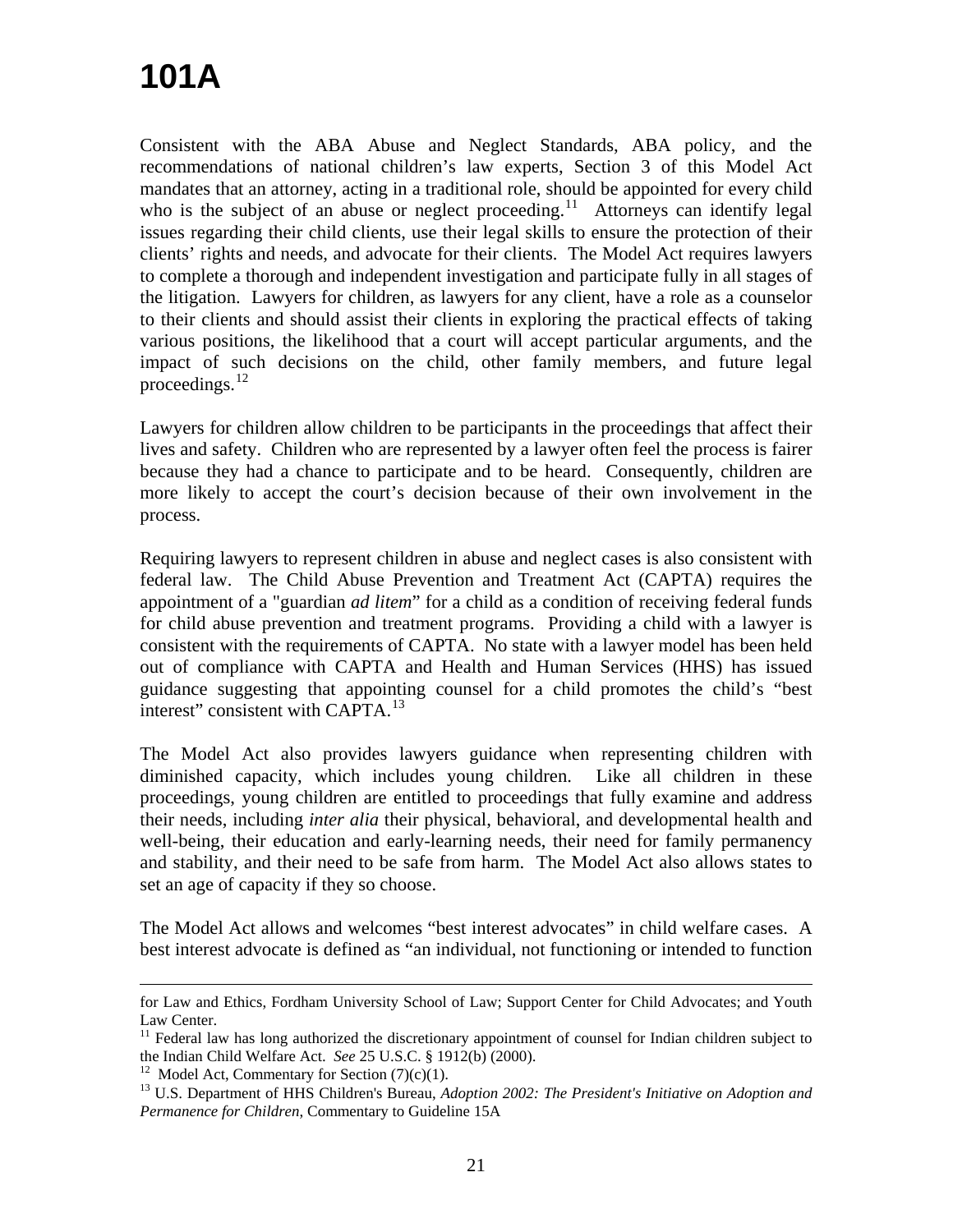as the child's lawyer, appointed by the court to assist in determining the best interests of the child."[14](#page-21-0) The advisor may be a court-appointed special advocate (CASA), a guardian *ad litem* or other person who has received training specific to the best interest of the child. The Act endorses and in no way restricts the widespread use of CASAs to fulfill the role of court appointed advisor.<sup>[15](#page-21-1)</sup>

A state's law regarding abuse and neglect proceedings should be designed to provide children involved in an abuse and neglect case with a well-trained, high quality lawyer who is well-compensated and whose caseload allows for effective representation. Lawyers for children are essential for ensuring that the child's legal rights are protected. "Unless children are allowed by lawyers to set the objectives of their cases, they would not only be effectively deprived of a number of constitutional rights, they would be denied procedures that are fundamental to the rule of law."<sup>[16](#page-21-2)</sup>

Children in dependency court proceedings are often taken from their parents, their siblings and extended families, their schools, and everything that is familiar to them. Children and youth deserve a voice when important and life-altering decisions are being made about them. They deserve to have their opinions heard, valued and considered. They have interests that are often distinct or are opposed to those of the state and their parents in dependency proceedings and, as the ABA has recognized many times, they deserve ethical legal representation.

In preparing this Model Act, the drafters have taken into consideration the enormous contributions of various organizations and advocates in defining standards of representation, most notably that of the American Bar Association (ABA), the National Association of Counsel for Children (NACC), the Uniform Law Commission (ULC), participants in the Representing Children in Families UNLV Conference, and the states themselves. In addition, drafters have sought input from the ABA Standing Committee on Ethics, various sections within the ABA, and more than 30 children's law centers around the country who represent children every day.

<sup>&</sup>lt;sup>14</sup> Model Act, Section 1.

<span id="page-21-1"></span><span id="page-21-0"></span><sup>&</sup>lt;sup>15</sup> The Court Appointed Special Advocate is a lay volunteer who advocates as a non-lawyer on behalf of a child in child abuse and neglect proceedings. Volunteers are screened and trained at the local level, but all CASA programs that are affiliated with the National Court Appointed Special Advocate Association must comply with the standards issued by that organization. *See* www.nationalcasa.org. In addition, many states have established their own standards to ensure that the volunteers representing children are competent and possess relevant training and experience. *See generally* Michael S. Piraino, *Lay Representation of Abused and Neglected Children: Variations on Court Appointed Special Advocate Programs and Their Relationship to Quality Advocacy*, 1 JOURNAL OF CENTER FOR CHILDREN AND THE COURTS 63 (1999). The Office of Juvenile Justice and Delinquency Prevention of the United States Department of Justice is authorized to enter into cooperative agreements with the National CASA Association to expand CASA programs nationally. *See* 42 U.S.C.A. § 13013 (2005 & Supp. 2006). One of the key strengths of the CASA program is that a CASA volunteer generally represents only one child at a time. Moreover, an attorney for the child working in tandem with a CASA volunteer can provide a powerful "team" approach in juvenile court. In addition, CASA volunteers may have access to the CASA program's own legal representative for legal advice.

<span id="page-21-2"></span><sup>16</sup> Martin Guggenheim, *A Paradigm for Determining the Role of Counsel for Children*, 64 Fordham L.Rev. 1399, 1423-24 (1996).